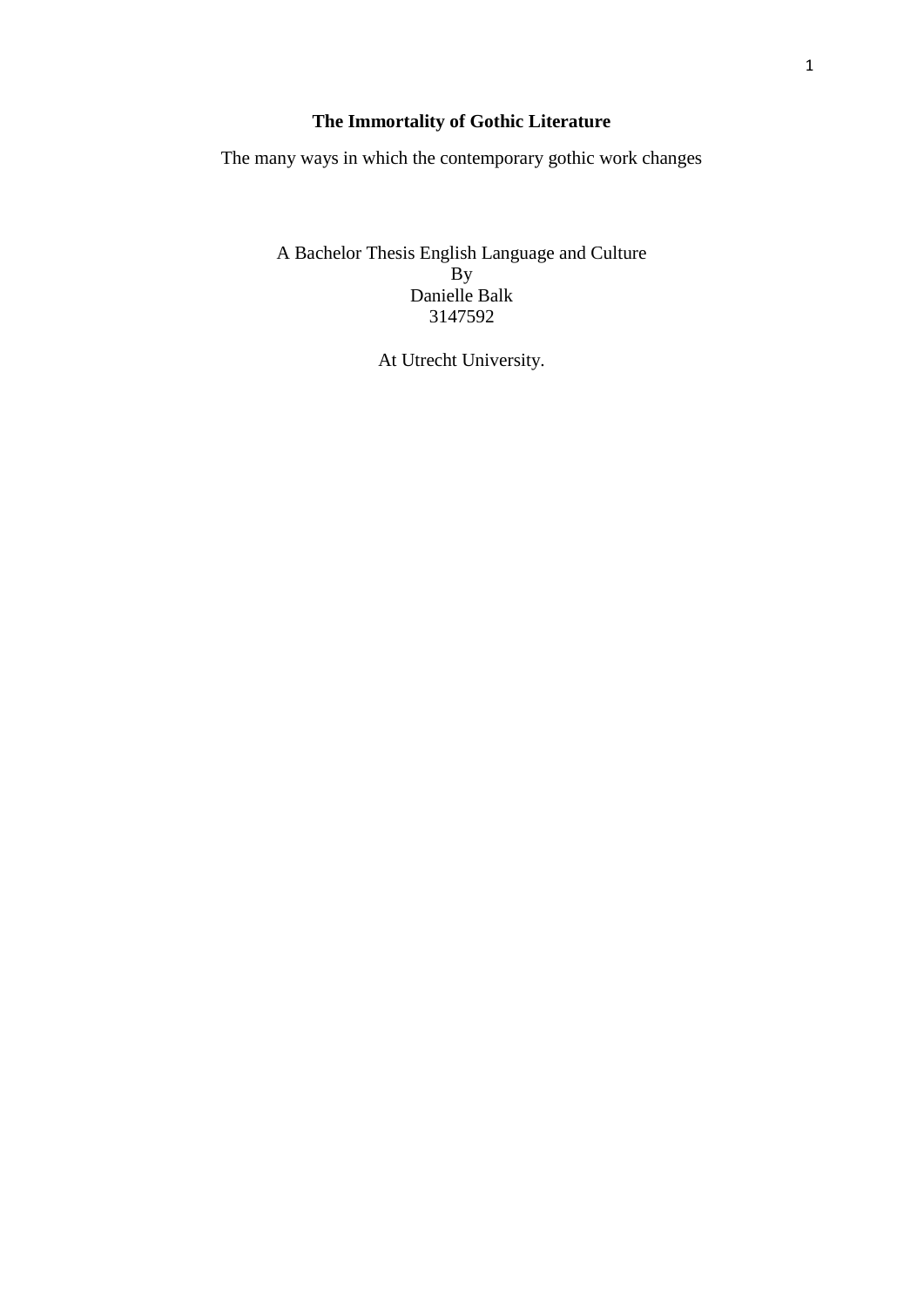# **Introduction**

This thesis discusses the many ways in which Gothic literature has managed to keep the same themes, motives and style over the centuries even as many details within the gothic stories have changed to keep them up to date. Contemporary gothic novels might have different settings, for example, but still hold the same mystery and dangers as their predecessors.

After research on early gothic novels in a module on gothic literature a search for more contemporary work was added and in result a variety of gothic novels was read before making any of the many conclusions in the essay that follows.

*The House of Cards* was created after the reading and research of gothic novels and is probably inspired by almost all of them. After this research it became clear that to try and limit the gothic story to the size of a short story would be impossible for many reasons (as discussed in the essay) of which the lengthy character of the gothic novel is the most important. In result the story is but the beginning of an unfinished novel and therefore does not include an ending or conclusion at all. Its purpose is to raise questions that might be answered in the pages that follow.

The analyses that follows *The House of Cards* is a commentary that compares the details discussed in the essay to those included in the story of *the House of Cards* and is also the conclusion to this thesis.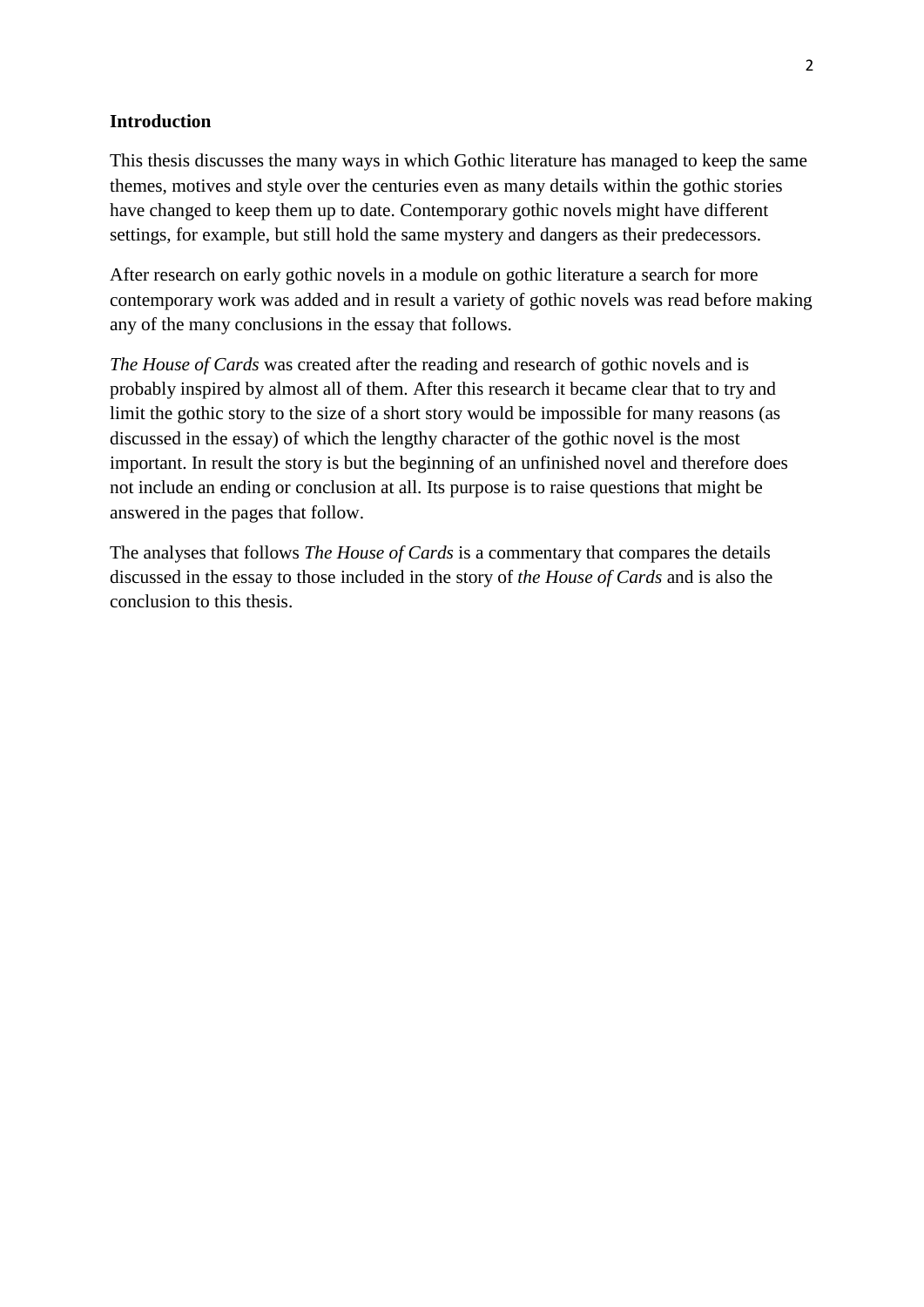## **The Immortality of Gothic Literature**

The many ways in which the contemporary gothic work changes

Over the centuries gothic texts – and later gothic films – have sought to bring terror and shock into the hearts of its audience. Through recognizable mysteries and terrors the gothic novel has branched out into various genres. Even though the term gothic has changed meaning since its very origin, most themes and motives have not. From arguably the first gothic novel *The Castle of Otranto* written by Horace Walpole in 1765, to modern novels as *The Historian* written by Elizabeth Kostova in 2005, characters face the same dangerous buildings, landscapes, journeys, boundaries, choices – moral and immoral - and villains.

―'Gothic' has its origins as an architectural term, applied to medieval buildings marked by pointed arches and vaults."(Weissberg, 8). Gothic literature began in the Romantic period, 1765, with *the Castle of Otranto* and has made use of gothic architecture ever since. Castles, ruins, monasteries and convents with labyrinths, dungeons, trap doors, hidden passages, secret rooms and forbidden wings; Gothic buildings are grand, spacious and capable of holding vast secrets. They have become a perfect playground for ghosts, monsters and unethical behaviour.

*The Castle of Otranto* takes, as the very title suggests, like many early gothic novels largely place in an actual castle. Characters are led through large hallways and small passages into eerie catacombs. "An awful silence reigned throughout those subterraneous regions, except now and then some blasts of wind that shook the doors she had passed, and which, grating on the rusty hinges, were re-echoed through that long labyrinth of darkness."(Walpole, 24). In *The Mysteries of Udolpho*, written in response to The Castle of Otranto, Ann Radcliffe's characters wander much the same path.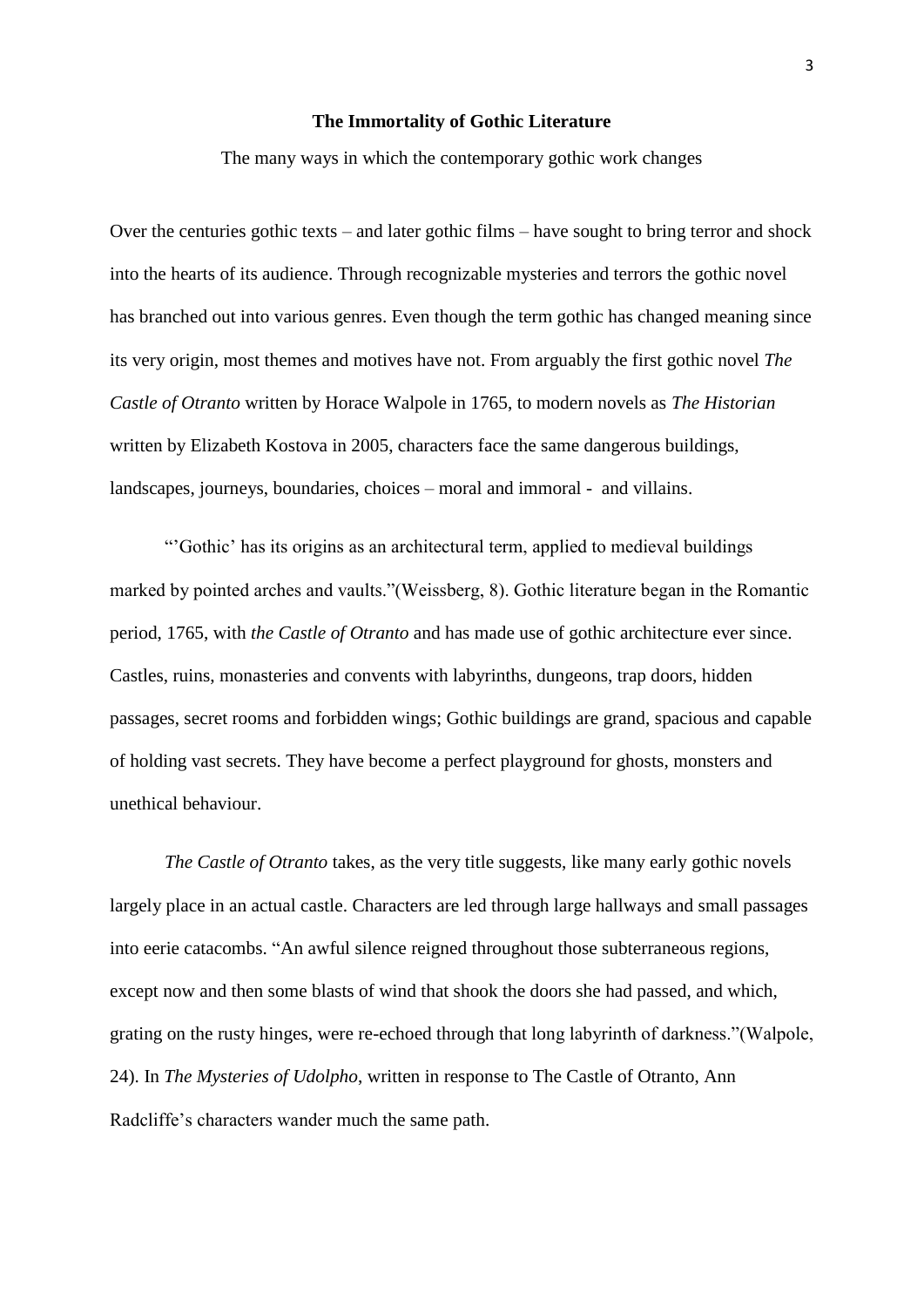From the steps, they proceeded through a passage, adjoining the vaults, the walls of which were dropping with unwholesome dews, and the vapours, that crept along the ground, made the torch burn so dimly, that Emily expected every moment to see it extinguished, and Barnardine could scarcely find his way. […]. As he then rested against a pair of iron gates, that opened from the passage, Emily saw, by uncertain flashes of light, the vaults beyond , and, near her, heaps of earth, that seemed to surround an open grave.(Radcliffe, *The Mysteries of Udolpho*, 345)

In later gothic novels the setting of the stories do not necessarily include these centuries old buildings. As Louise Weston and Josephine Ruggiero wrote in their 1978 article on Modern Gothic "Many current Gothics take place in contemporary settings rather than in a "brooding castle.""(648). These contemporary settings include abandoned warehouses, basements, libraries, theatres or even houses. Anne Rice shelters vampires underneath a public theatre in *Interview with the Vampire.* Louise and Claudia, two of the main characters in her story, are invited to "The Théatre des Vampires" (Rice, 215). The reader is taken through a crowded lobby, a private box, an auditorium, and towards the stage "the stage was not the stage but a thickly wooded place, the light glittering on the roughened tree trunks and the thick clusters of leaves beneath the arch of darkness above;" $(217)$ . Eventually the reader is taken further into the building, down the stairs into "what appeared to be a vast subterranean ballroom, carved, as it were, out of a cellar more ancient than the building overhead." $(227)$ .

Richard Matheson brings the terror even closer to home. In *I am Legend* his character Neville lives in the middle of Los Angeles, in an ordinary house on Cimarron Street. His terror is greatest at night when he is locked up in this safe place but has nowhere else to turn. Matheson's descriptions of a night at the house effectively turn this normal home into a place of gothic nightmare.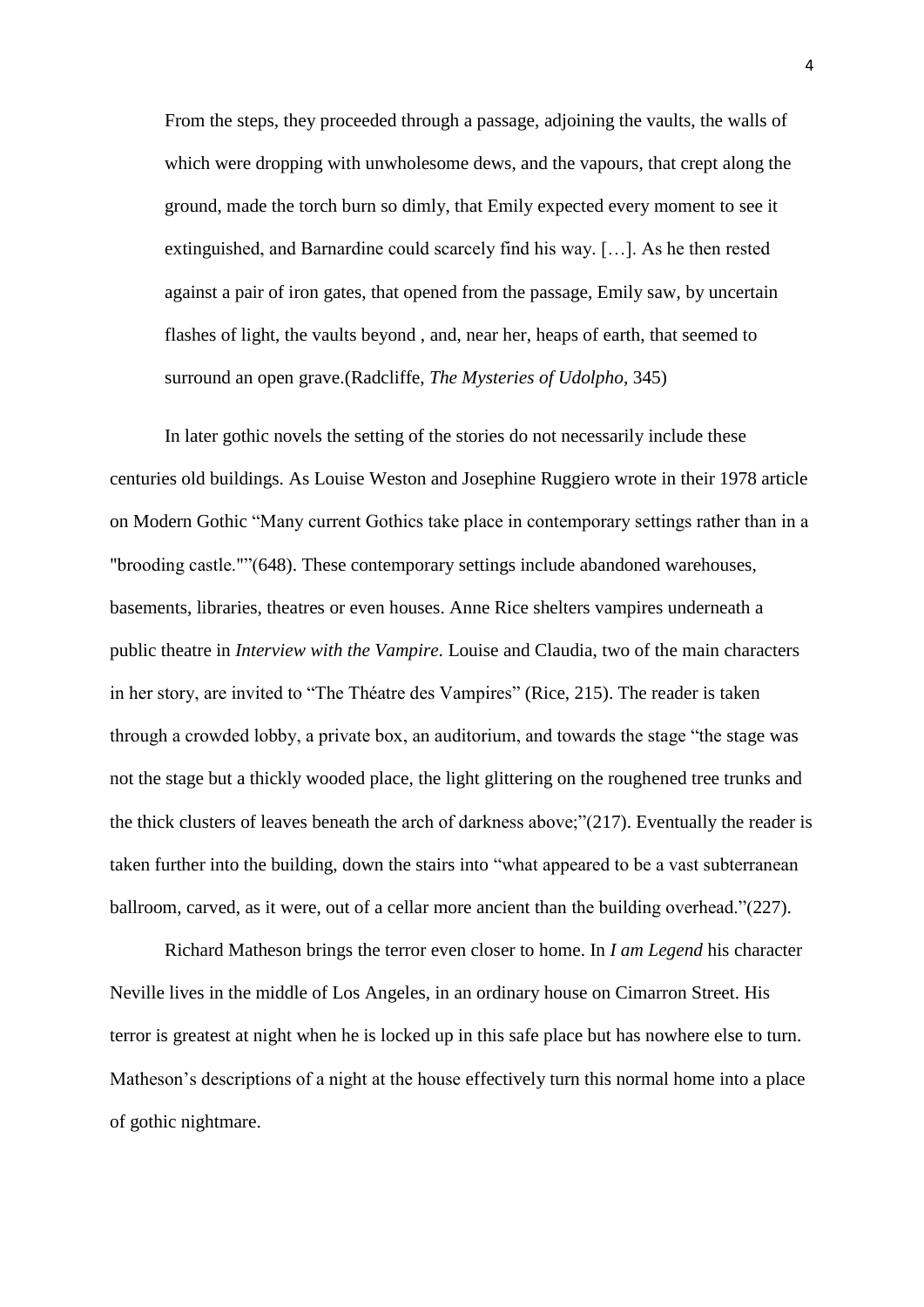Gothic structures, in turn, are usually surrounded by a gothic, sublime, environment consisting mostly of grand and mysterious landscapes. Gothic landscapes vary from lively valleys and fields rich of sunny flowers to wastelands, steep mountains and dangerous cliffs with storm and thunder. Harmless landscapes turn eerily dangerous once the sun has set. Gothic novels are filled with detailed descriptions of feelings, sounds, and smells which set the mood for their stories. Radcliffe's novel is packed with scenes that describe how the mood of her characters change with the landscape around them.

He and Emily continued sunk in musing silence for some leagues, from which melancholy reverie Emily first awoke, and her young fancy, struck with the grandeur of the objects around, gradually, yielded to delightful impressions. […]. And now, the way led to the lofty cliffs, from whence the landscape was seen extending in all its magnificence, Emily could not restrain her transport as she looked over the pine forest of the mountains upon the vast plains, that, enriched with woods, towns, blushing vines, and plantations of almonds, palms and olives, stretched along, till their varuous colours melted in distance into one harmonious hue, that seemed to unite earth with heaven.(Radcliff, 29).

Later novelists such as Rice and Elizabeth Kostova use the same technique of combined scene and mood setting.

We rode slowly through the forest, because the road was rutted and pocked with holes and because it began almost at once to climb uphill. These forests are very deep, dim inside even at hottest noon, with the eerie coolness of a church interior. […] The height of many of the trees is tremendous and their crowns block the sky. It is like riding among the pillars of a vast cathedral, but a dark one, a haunted cathedral where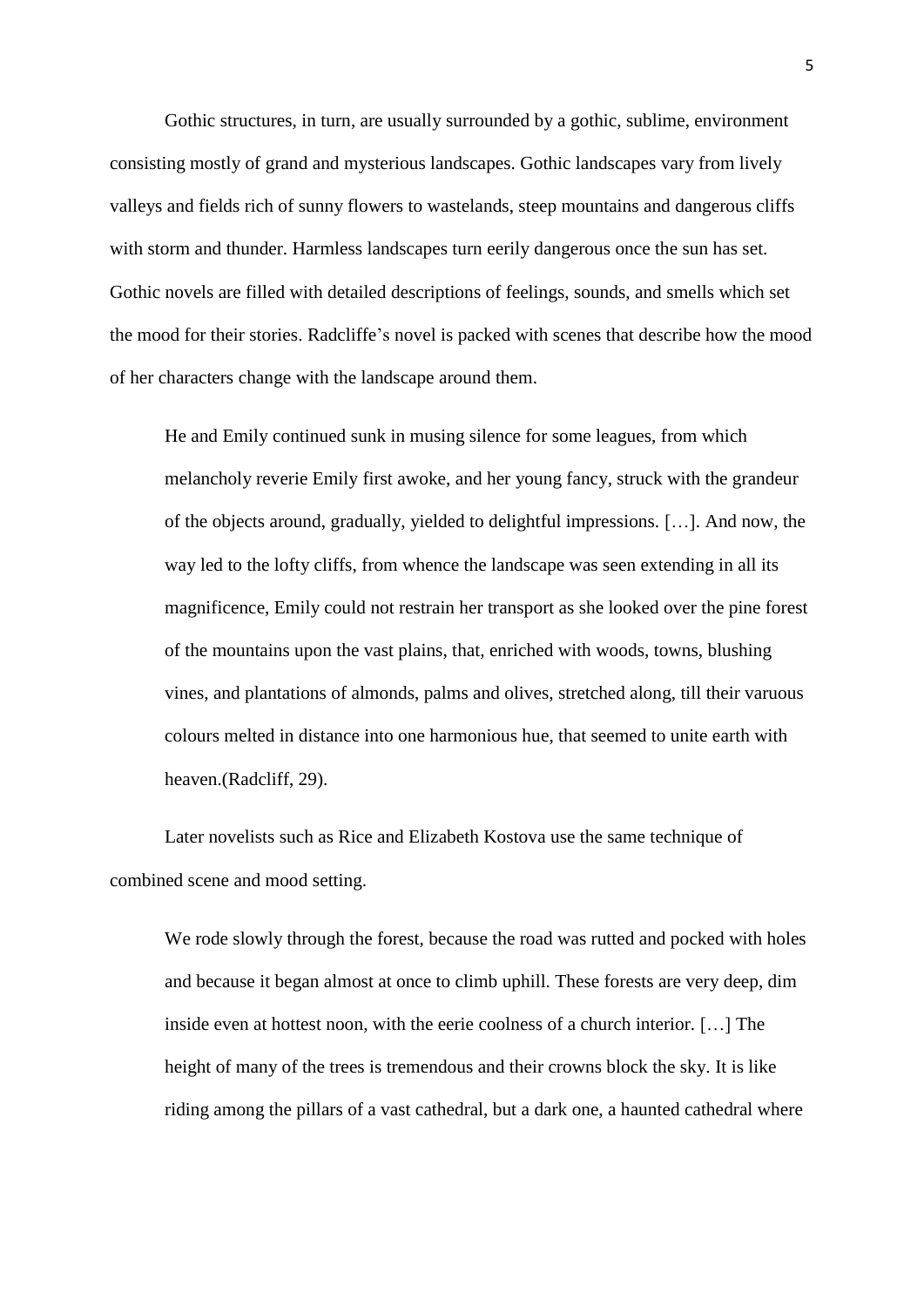one expects glimpses of the Black Madonna or martyred saints in every niche. (Kostova, 552)

Kostova's description takes the reader right back to the gothic cathedral, but also plays out another reoccurring theme in gothic texts, namely that of light and dark. In his book *De romantische griezelroman (the Gothic Novel)* Hendrik van Gorp explains that light and dark, night and day, are often placed in changing sequence to each other to show not only the difference between good and evil or happiness and distress but also between the rational and irrational. It is in the hours of night, and in the faint light or twilight that ghosts and other dark powers are at work, powers that shun the light of day (23). Supernatural events usually take place at night and are not always but often explained or rationalized by daylight. These impressions do not only affect the psyche and emotions of the characters in the story, they also affect their readers.

In early gothic novels these buildings and landscapes were mostly set in faraway lands of which most of its readers had heard, but where they had never been. *The Castle of Otranto* was set in Italy, where the Catholic church reigned with strict hand in medieval times. Richard Marsh's *the Beetle* came from Egypt where gods still lived, and *Dracula*, by Bram Stoker, came from Transylvania Romania, where the people were considered distant and mistrusting. The stories were often set in regions that held a closer bond with superstition than its western readers and were mostly surrounded with mystery and danger. Van Gorp explains that the use of distance in space and time was used to improve the credibility of the texts. Gothic stories were mostly  $\frac{1}{1}$  set in the past and presented to the audience as accounts that could not be verified or proven false. Details of the time and place were added throughout the story but exact dates were either left out or, as was the case in *The Castle of Otranto*, added only in prefaces to give the story some kind of vague reference.

**.** 

 $1$  More modern novels are also set in the far future.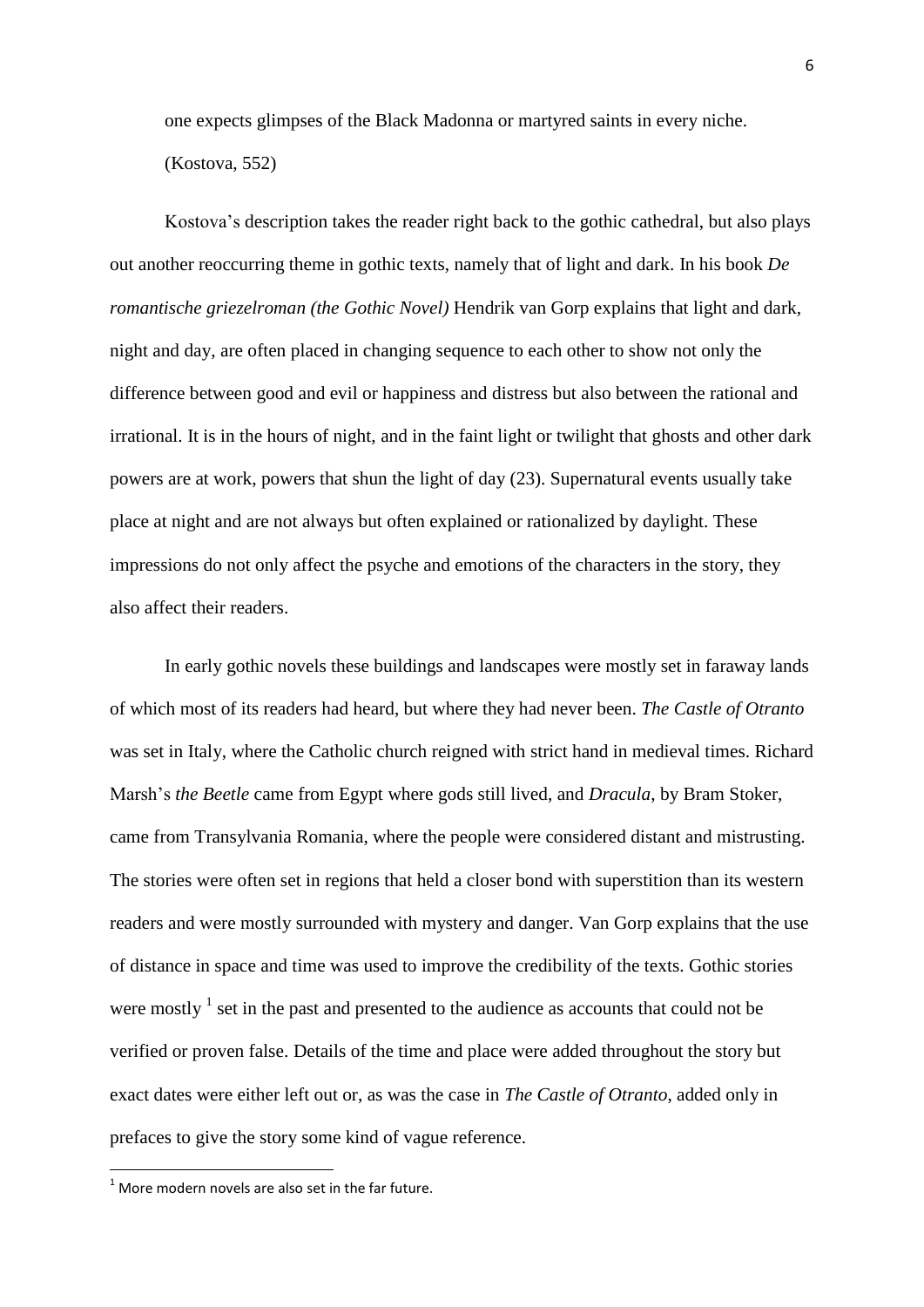To further accomplish a sense of distance it is often the journey from the safety of home towards the dangerous unknown that takes up a big part of gothic novels. In t*he Mysteries of Udolpho* Emma travels towards Udolpho with her father. *The Beetle* has left his Egypt to take his revenge on western society, Louise searches the world in a journey for knowledge in *Interview with the Vampire* and the narrator in *the Historian* searches the world for her father and the mysterious Dracula. These journeys and events are often described in texts within the story itself. According to Allen Grove "almost universally Gothic texts are fragmented, interrupted, unreadable, or presented through multiple framings and narrators" Heroes and heroines discover ancient tales or receive letters from characters that have long since left them to be found.

*The Historian* thrives on distance. A nameless narrator tells the story of a young woman who has come into possession of letter from her disappeared father. The letters in turn show us the story of a young man who has come into possession of letters from his disappeared teacher and friend while the young woman searches for her father. Eventually, these letters show the story of a young man looking for the mystery that is Dracula. All characters leave home in the hopes of finding each other and clearing up the mysteries that surround them.

Characters literally explore the boundaries of the world and by doing so they also cross more personal boundaries as I (D. S. Balk) discussed in a earlier essay *The many ways in which the Gothic interrogates boundaries. Explored in I am legend and Interview with the vampire.* Both Louise and Neville - the main characters in *Interview with the vampire* and *I am Legend* – are surrounded by visible boundaries and therefore confined to their own little world. As happens in earlier Gothic stories Louise travels the world with Claudia in *Interview with the vampire.* Where earlier victims of gothic texts were trapped between actual walls, Louise and Claudia are trapped by the bonds and fears kept by Lestat but also by daylight.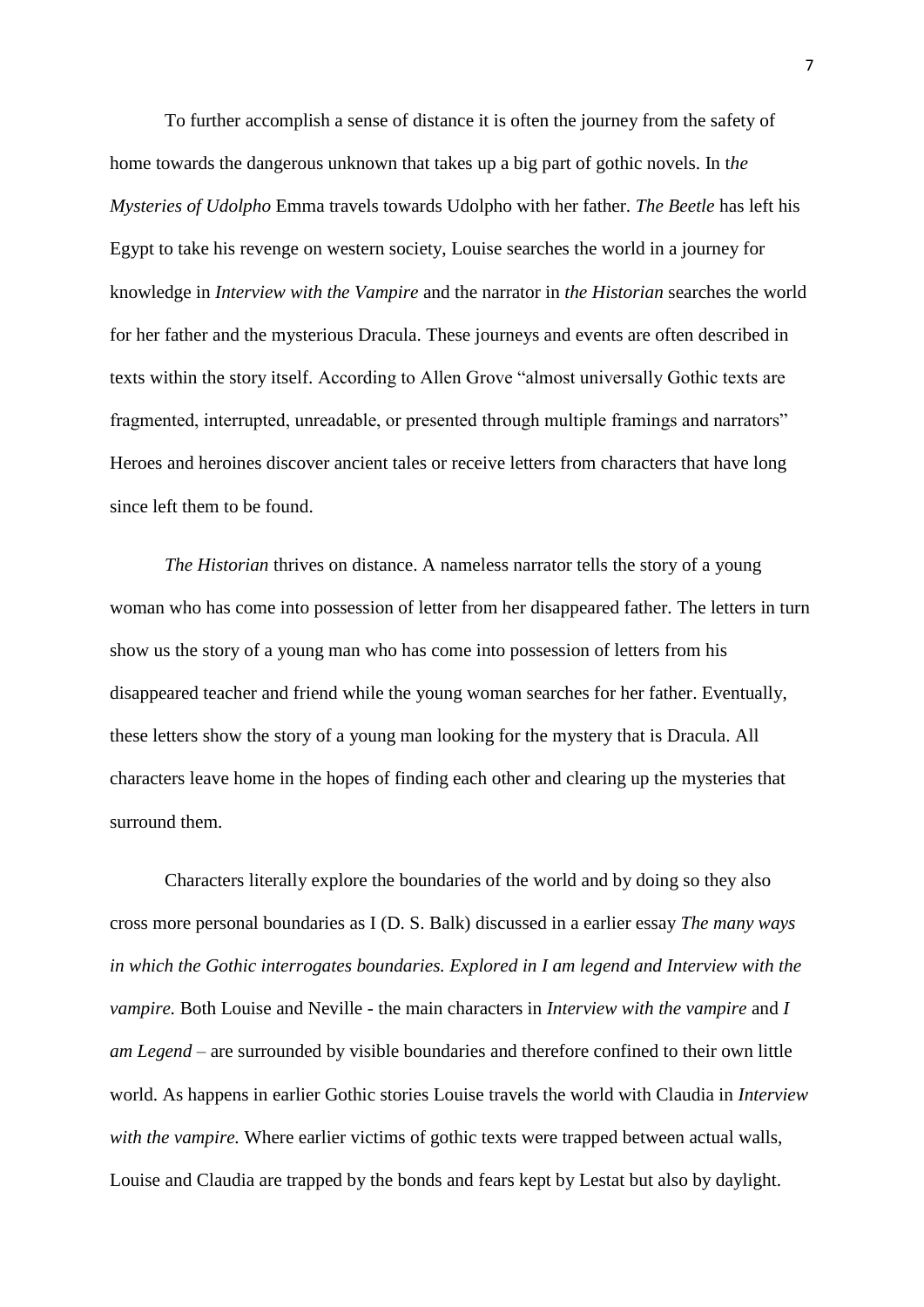Because they cannot travel during the day his world is confined to the night. The night brings with it restrictions that keep Louise from enjoying his immortal life.

‗I wanted those waters to be blue. And they were not. They were the nighttime waters, and how I suffered then, straining to remember the seas that a young man's untutored senses had taken for granted, that an undisciplined memory had let slip away for eternity. The Mediterranean was black, black off the coast of Italy, black off the coast of Greece, black always, […] ‗Louise, your quest is for darkness only. This sea is not your sea. The myths of men are not your myths. Men's treasures are not yours'(Rice,166).

Neville has to deal with similar problems in *I am Legend.* He has turned his house into a safe haven but cannot leave it during the night because the others, the vampires, are out there waiting for him every night. Neville tries to cover as much ground as he can during the day but he can never go far because his fear of being outside during the night drives him back to his house every day before sundown. The house is therefore not only a safe place but also a restriction that keeps Neville from moving on and perhaps even from noticing the changes that take place in society. The changes that catch up with him in the last chapters of the book.

The Gothic interrogates the boundaries of the self and society as a whole. Characters fight the boundaries ethically, socially, sexually or scientifically. In both *Interview with the vampire* and in *I am legend* the characters become outcasts of society. Both characters become 'the Other' in a new world and struggle with this. They are both looking for others, like themselves, without much success. Neville hopes to find other uninfected and Louise searches the world for someone with answers. Neville questions if what he does will ever make a difference. Death seems to become an attractive alternative to the lonely days. "The thought dredged up again the endless enigma of why he went on. […] He'd never even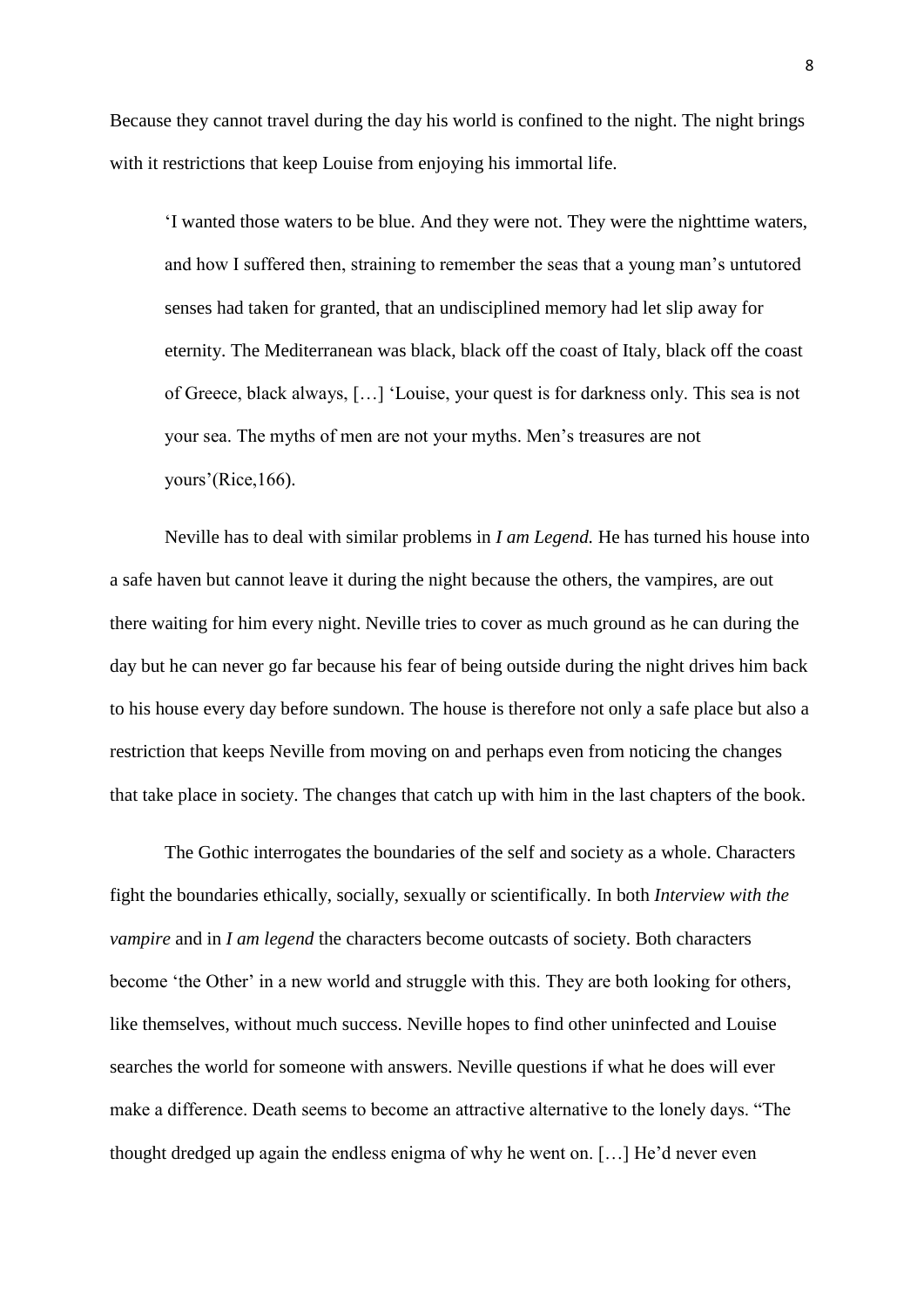approached suicide. Why? There seemed no answer" (Matheson, 89). Suicide is unethical according Neville's lost society. Yet he questions this himself. Death would mean peace and freedom and even he hasn't considered it before. Though he claims not to know why, the reader knows that suicide is considered wrong. Especially in a Christian society.

In these texts the Gothic seems to question the entire idea of society and its rules and laws. Ethics seem only applicable when the majority of people abide by them. Neville believes he is doing the right thing but a new society is rising up around him that holds different principles. Neville gets a chance to become part of this new society but his fear of change keeps him from doing so. He becomes a threat to the new society and this eventually leads to his death. Louise knows he is a threat to society but because he refuses to let go of their ethics he manages to survive. Though Lestat sees this as Louise's weakness, Armand seems to celebrate this. Both texts are filled with moral decisions made by individuals but definitely guided by the morals of something bigger.

Sexuality is another recurring theme in Gothic texts. Sexual longing, rape, forbidden love, passion, forced marriages, incest, necrophilia and unconventional love seem to be the norm in Gothic novels (Van Gorp, 17). Even though early gothic novels were already considered to be groundbreaking in their time regarding the sexual threat their victims often suffered, the addition of immortal villains to the genre allowed later writers to explore further. Early gothic relationships were threatening but mortal; Walpole's Manfred is set on marrying Isabella his late son's intended wife even though she is much younger and he is still married to Hippolita. Radcliffe's Montoni tries to force Emily to marry Morano even though she is in love with someone else. Bram Stoker added an immortal villain who added a new intensity to sexuality. After centuries of immoral behaviour by men *Dracula* allows gothic women to strike back. Jonathan is attacked by three vampire women who try to seduce him and harm his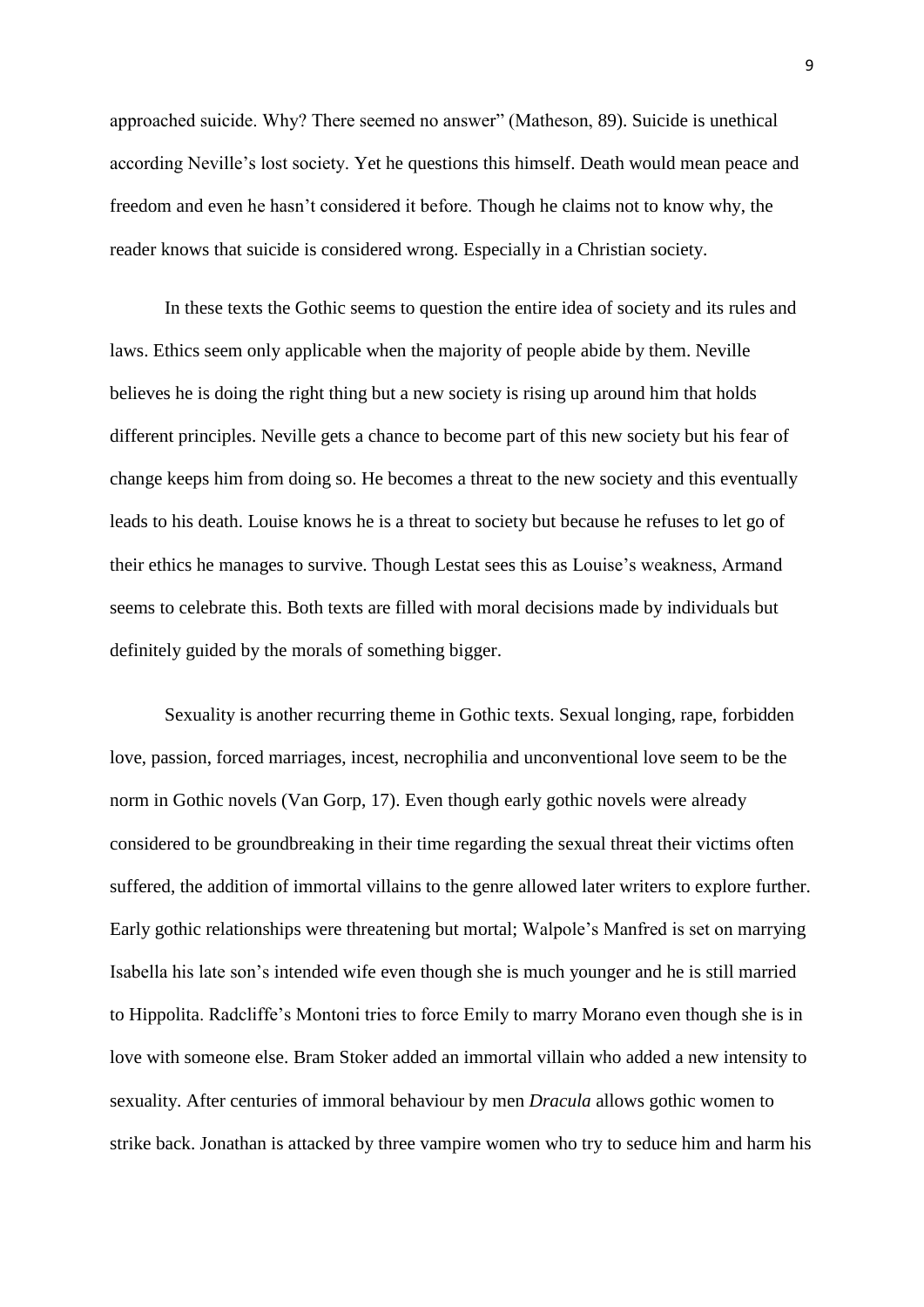well-being and sanity. Though first a victim, Lucy becomes strong and a sexual predator once she is turned into a vampire.

Lucy's eyes in form and color, but Lucy's eyes unclean and full of hell fire, instead of the pure, gentle orbs we knew. At that moment the remnant of my love passed into hate and loathing. Had she then to be killed, I could have done it with savage delight. As she looked, her eyes blazed with unholy light, and the face became wreathed with a voluptuous smile. […]

She still advanced, however, and with a languorous, voluptuous grace, said, "Come to me, Arthur. Leave these others and come to me. My arms are hungry for you. Come, and we can rest together. Come, my husband, come!" (Stoker, 240)

Since *Dracula,* vampires are associated with lust and sin. Modern gothic texts seem to use them to explore the boundaries that surround sexuality. Both Neville and Louise give their thoughts about sexuality in one way or the other. Neville, a widowed man, seems to struggle the most with his cravings. The vampires seem to have lost their prudishness and especially the women seem to know no shame at all when they try to lure him out of the house. They behave and dress so that Neville, who tries very hard not to see them, finds himself in inner conflict. "And the women... Did he have to start thinking about *them* again?"(Matheson, 16).

A shudder ran through him. Every night it was the same. He'd be reading and listening to music. Then he'd start about soundproofing the house, then he'd think about the women. Deep in his body, the knotting heat began again, and he pressed his lips together until they were white.[…]All right, it was a natural drive, but there was no outlet for it anymore. They'd forced celibacy on him; he'd have to live with it. You have a mind don't you? He asked himself. Well, use it! (13)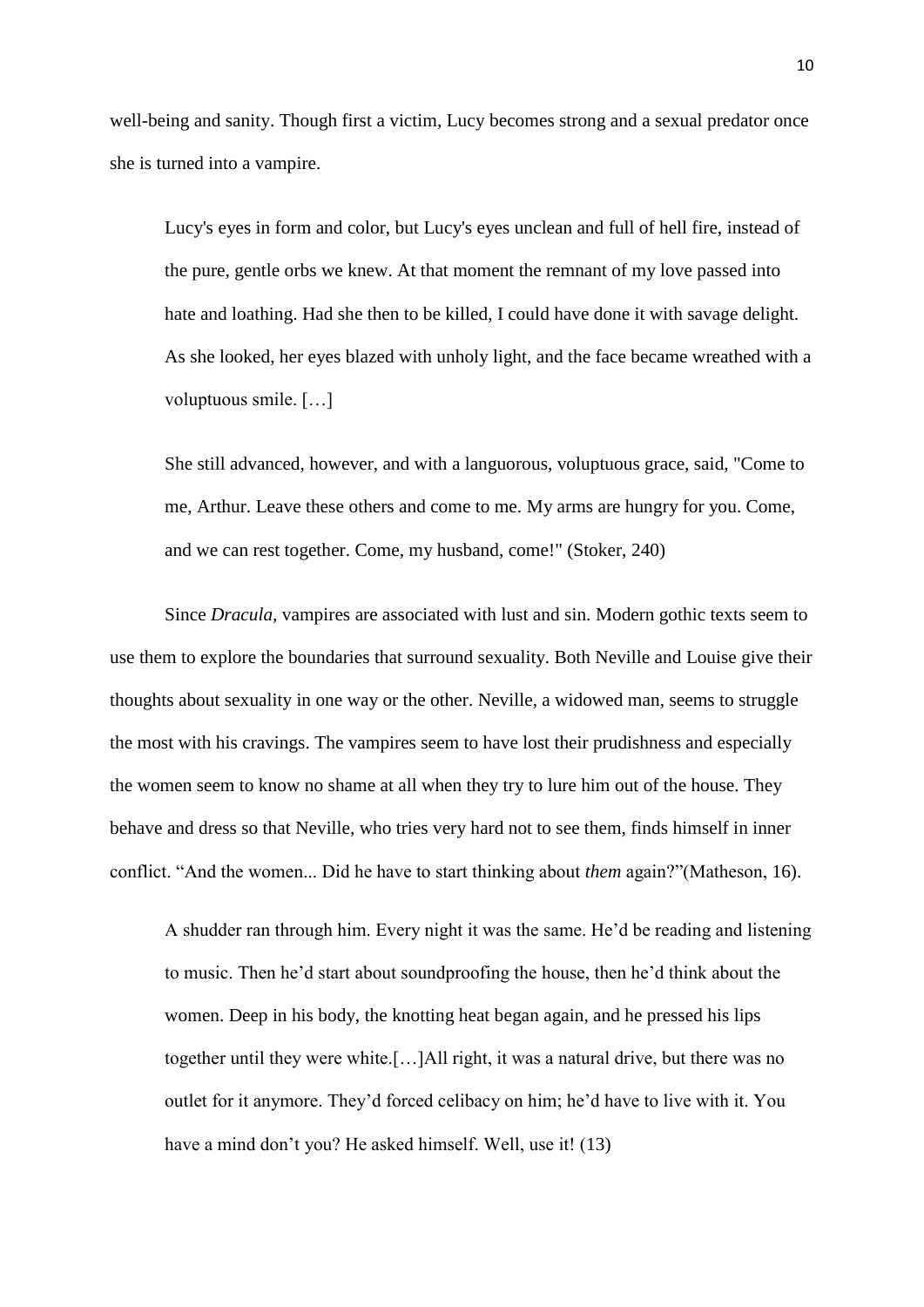An even better example of the Gothic toying with the boundaries of sexuality is Rice's work. In her work the vampires seem to lose the general consensus that straight couples are the norm. A straight vampire seems to be an anomaly in her work. Especially in *Interview with the vampire* the male vampires all have male companions. Lestat chooses Louise to become a vampire. Armand wants Louise to accompany him through eternity. Even the female child vampire Claudia, whose relationship with the grown men Louise and Lestat beg some questions on its own chooses a female as her companion. All vampires seem to be involved in a same sex relationship. The act of drinking blood, the exchange of bodily fluids, seems to have a sexual connotation of its own. Yet none of the vampires in either text are actually described as having sex in any part of the story. Neville tells us about the alluring vampire women but never acts on his feelings. Louise tells his interviewer that the drinking of blood, the killing, is the ultimate experience for a vampire.

―The sucking mesmerized me; the warm struggling of the man was soothing to the tension of my hands; and there came the beating of the drum again, which was the drumbeat of his heart—only this time it beat in perfect rhythm with the drumbeat of my own heart, the two resounding in every fiber of my being, until the beat began to grow slower and slower, so that each was a soft rumble that threatened to go on without end."(Rice, 34-35)

Anne Rice keeps to Louise' word in *Interview with the vampire*; Even though her vampires sleep close together in coffins they ultimately never exchange more than blood.

Scientifically the gothic explores boundaries set by religion and superstition. Where the first novels do not explain supernatural occurrence later novels, such as Dracula, the Historian, Richard Matheson's *I am Legend* and Mary Shelley's *Frankenstein*, try*.* Emily, in the Mysteries of Udolpho, uses rational thinking and investigation to explain the supernatural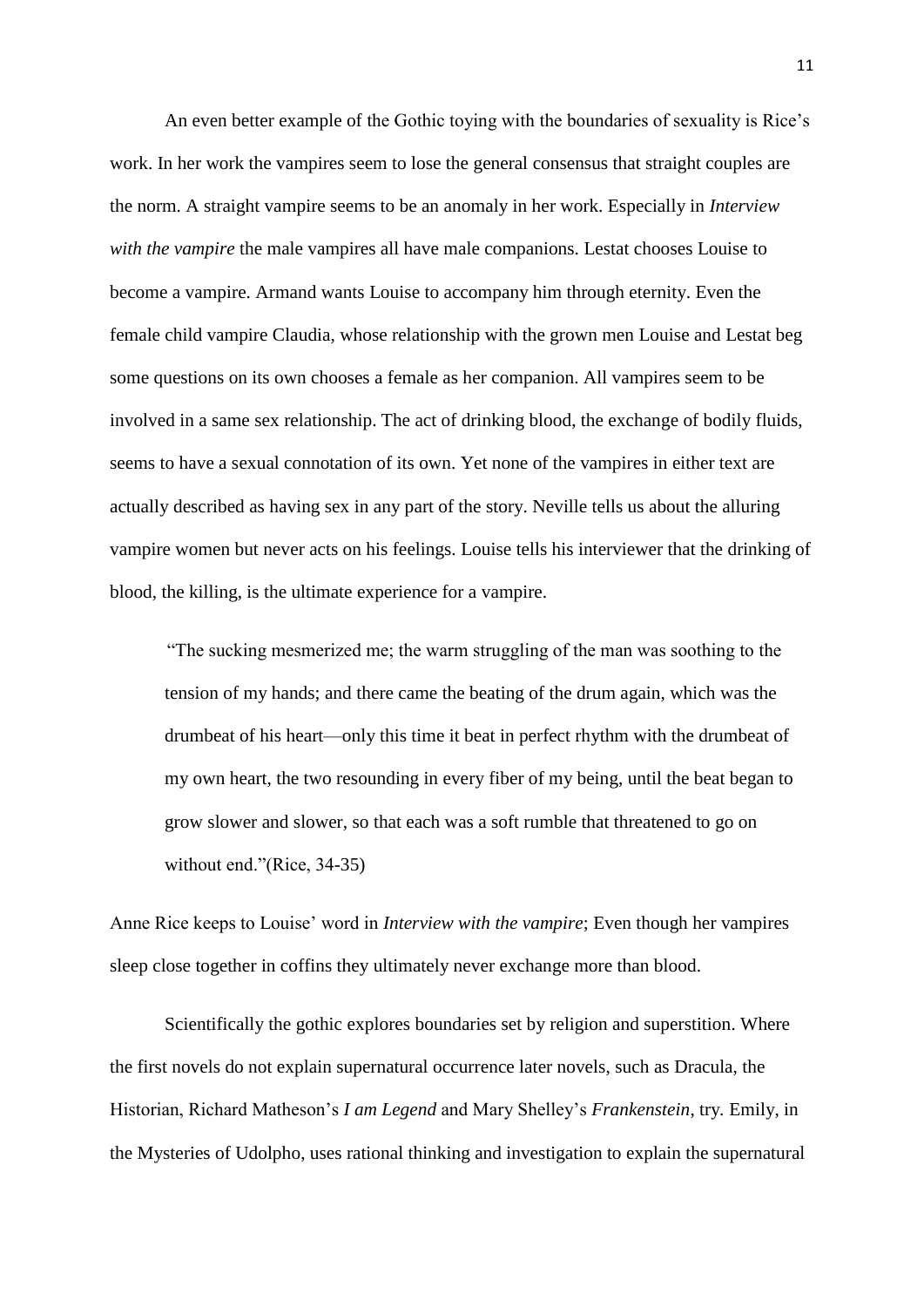she comes across. The narrators in *The Historian* all put a great amount of effort into the research that they believe will take them to the truth about their missing friends and Dracula. In *Interview with the Vampire,* Louise' confrontation with religion starts when he is still human and his brother tells him he has had visions of St. Dominic and the Virgin Mary. Louise does not believe him. It is only after Louise is confronted with the supernatural, when he is turned into a vampire, that he starts doubting his first judgment. He asks Lestat if God and the Devil exist but Lestat gives him no useful answer. Lestat thinks vampires are godlike creatures because they possess the power to take and grand life as no other. Louise then travels the world to find answers. When he meets Armand, an ancient vampire, and learns that even Armand cannot help him with the answers Louise comes to his own conclusion. To him the taking of an innocent human life is the worst evil possible. Therefore he believes vampires to be devils. Christianity proves to be of no help in his quest. Even though he thinks himself to be evil because of the horrible crimes commits to survive he never finds proof that he is actually evil in the eyes of god. Rice takes a dangerous leap here when her character seems to lose his faith in good. When the interviewer asks him about crucifixes Louise says:

'nonsense, my friend, sheer nonsense. I can look on anything I like. And I rather like looking in crucifixes in particular.' 'And what about the rumor about keyholes? That you can…become steam and go through them.' […]‗The story about stakes through the heart,' said the boy, his cheeks coloring slightly. ‗The same,' said the vampire. ‗Bull-shit,' he said, carefully articulating both syllables, so that the boy smiled. ‗No magical power whatsoever'(Rice, 27)

With this passage Rice eliminates most of the superstition that surrounds vampires but not all. Her vampires do indeed sleep in coffins as superstition subscribes. Whereas Matheson's Neville believes this is something the vampires do just because they think it is necessary. It is never proven to be necessary and when he finds a man using a freezer as coffin he reacts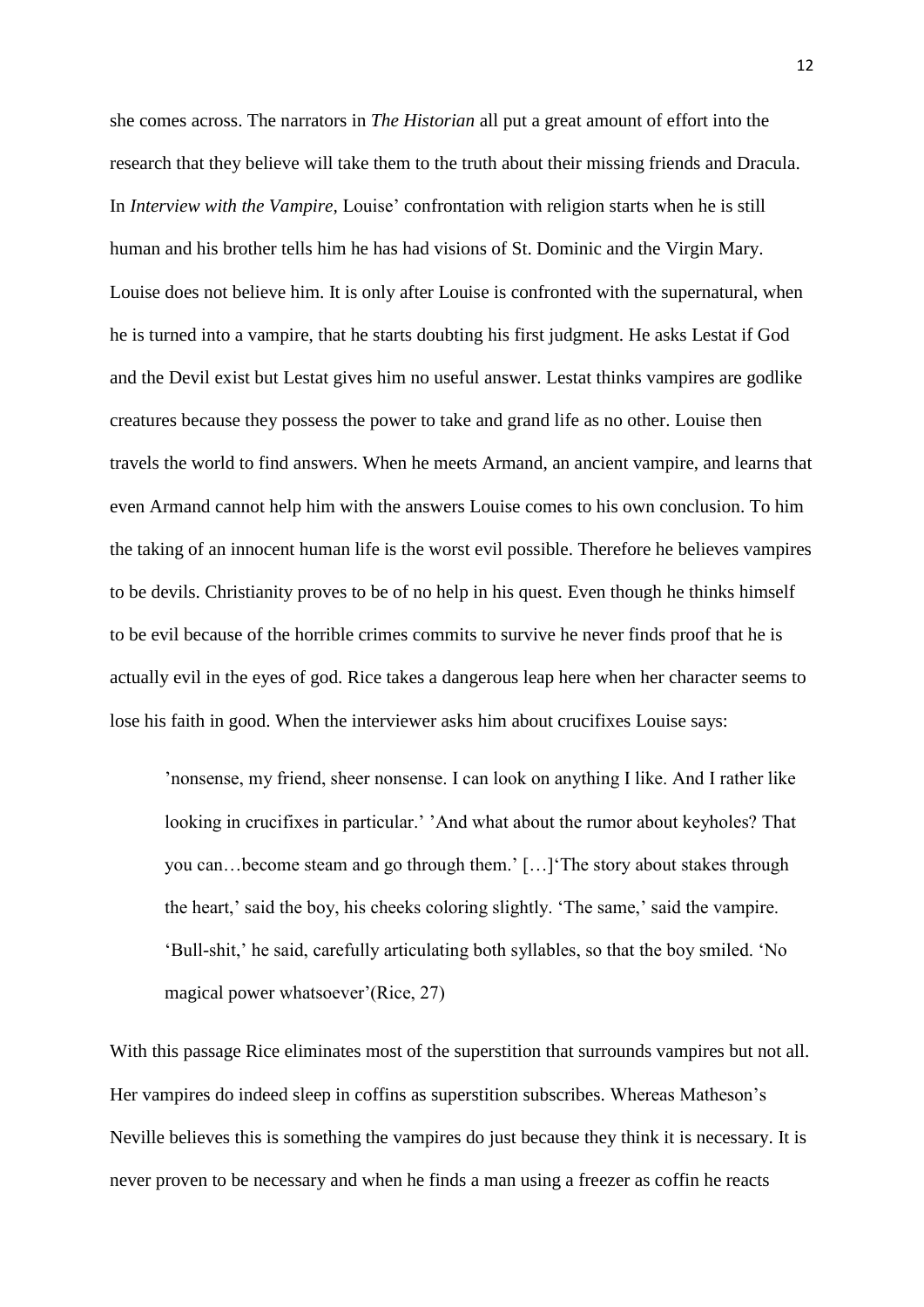amused; "When he saw the man lying there in this enameled coffin, he had to laugh; it seemed such a funny place to hide"(Matheson, 21). Rice's vampires seem to be above religion and above superstition while Matheson's vampires embrace it.

In *I am Legend,* Neville finds that the vampires seem to be allergic to garlic and affected by religious crosses as in the legends. He discovers the effect of the cross to be nothing but a superstition when he finds that vampires who had other religions in their human life have nothing to fear from the Christian cross but more from their own religious symbols. The vampires seem to believe themselves to be evil no matter what religion they have come from and therefore their religious symbols strike fear into their undead hearts. Unlike Louise's statement, stakes do seem to put an end to Matheson's vampires. "Driving slowly to Sears, he tried to forget by wondering why it was that only wooden stakes should work"(20).

Since superstition and religion do not seem to help the main characters in the texts they move on to a different step in reason. Research becomes important in both texts and thus gives the writers an opportunity to test the frontiers of science in gothic texts. Neville tries to find his answers in science even though he tells the reader that science has failed before. ―And, before science had caught up with the legend, the legend had swallowed science and everything"(23). He first uses everything that legends have taught him to use. Stakes, garlic, mirrors, crosses they all seem to keep the vampires at a distance and help him eliminate them. However, he begins to wonder what it is about these objects that makes them work. He spends a great amount of time going through science books in the hopes of finding not only new information but also a cure. Something Louise never discusses. Neville looks upon vampirism as a disease whereas Louise sees it as a curse. Neville finds actual scientific explanations for why garlic keeps the vampires away and for why he can kill them with stakes. In the last chapter when Neville is confronted with Ruth's new society - the new vampires - he realizes that the disease is evolving. According to Ruth the vampires are well on their way to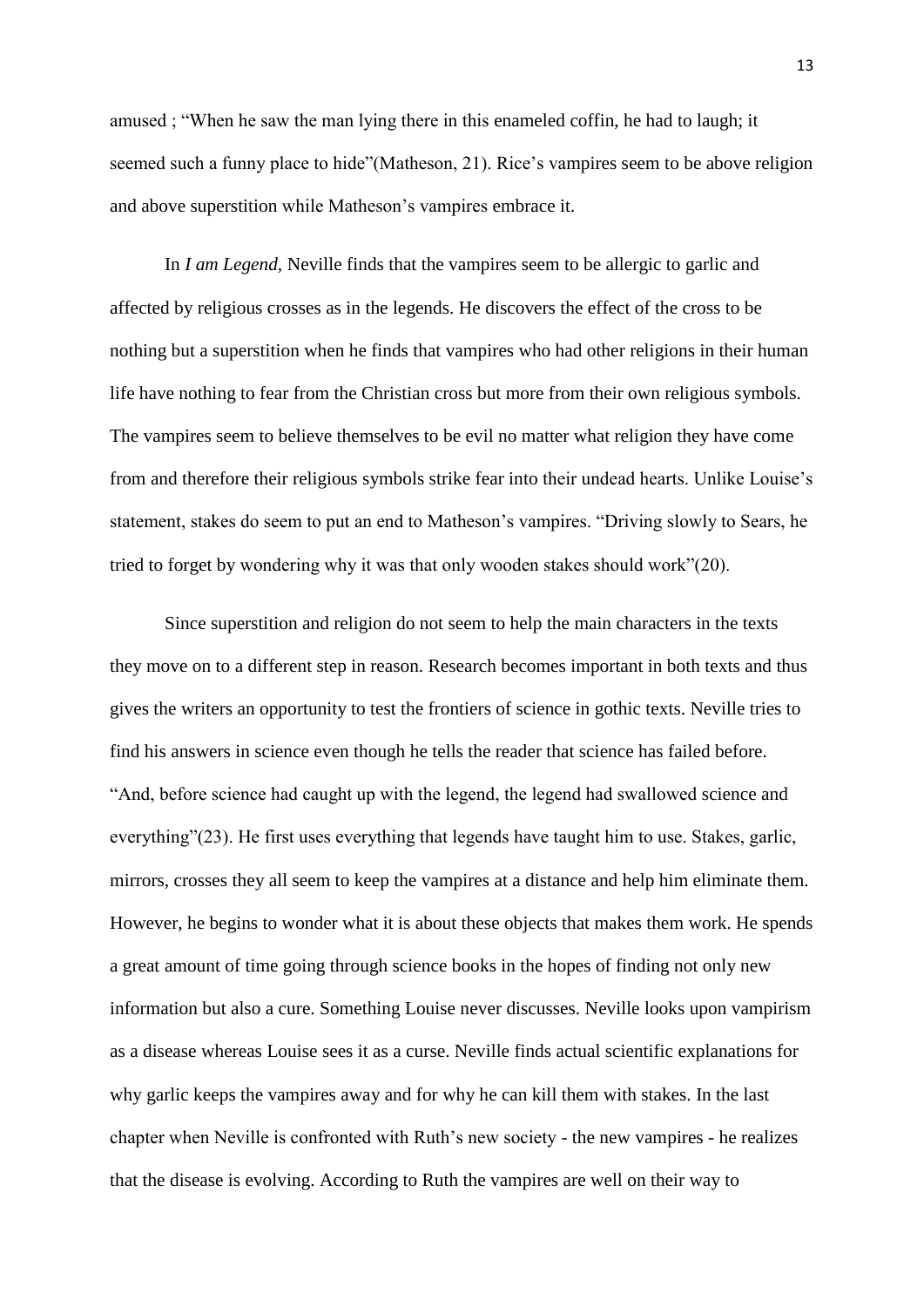discovering a medicine that allows them to live in daylight. It's a clear example of how science has changed thoughts about the supernatural.

The use of supernatural in Gothic stories started in the *Castle of Otranto*, or as some might argue even earlier in Shakespeare's *Hamlet*. In both texts the protagonist is aided by a ghost. A recurring theme in many Gothic novels. However, the supernatural is not always embodied by an actual spirit or being. In *The Mysteries of Udolpho* Radcliffe shows that an actual supernatural power is not a necessity for a gothic novel. In her novel the supernatural is merely suggested by the main character herself. She believes the castle to be haunted by a ghost. However, throughout the story it becomes clear to the reader that there are more natural explanations to the events she witnessed. Sounds and images she had thought to be created by something supernatural in one of the rooms for example are explained in one of the story's final chapters:

At the mention of this, Emily trembled, and looked anxiously, remembering the spectacle she had herself witnessed there with Dorothee.

'I confess, madam, my heart did fail me, at that instant,' continued Ludovico, 'but a return of the noise drew my attention from the bed, and I then distinctly heard a sound, like that of a key, turning in a lock, but what surprised me more was, that I saw no door where the sound seemed to come from. In the next moment, however, the arras near the bed was slowly lifted, and a person appeared behind it, entering from a small door in the wall. (Radcliffe, *The Mysteries of Udolpho*, 631)

There was no ghost, merely a person entering through an undiscovered door.

In later gothic novels the supernatural becomes less obscure. Fleeting ghosts and sudden beams of divine light are replaced by immortal protagonists or inhuman villains.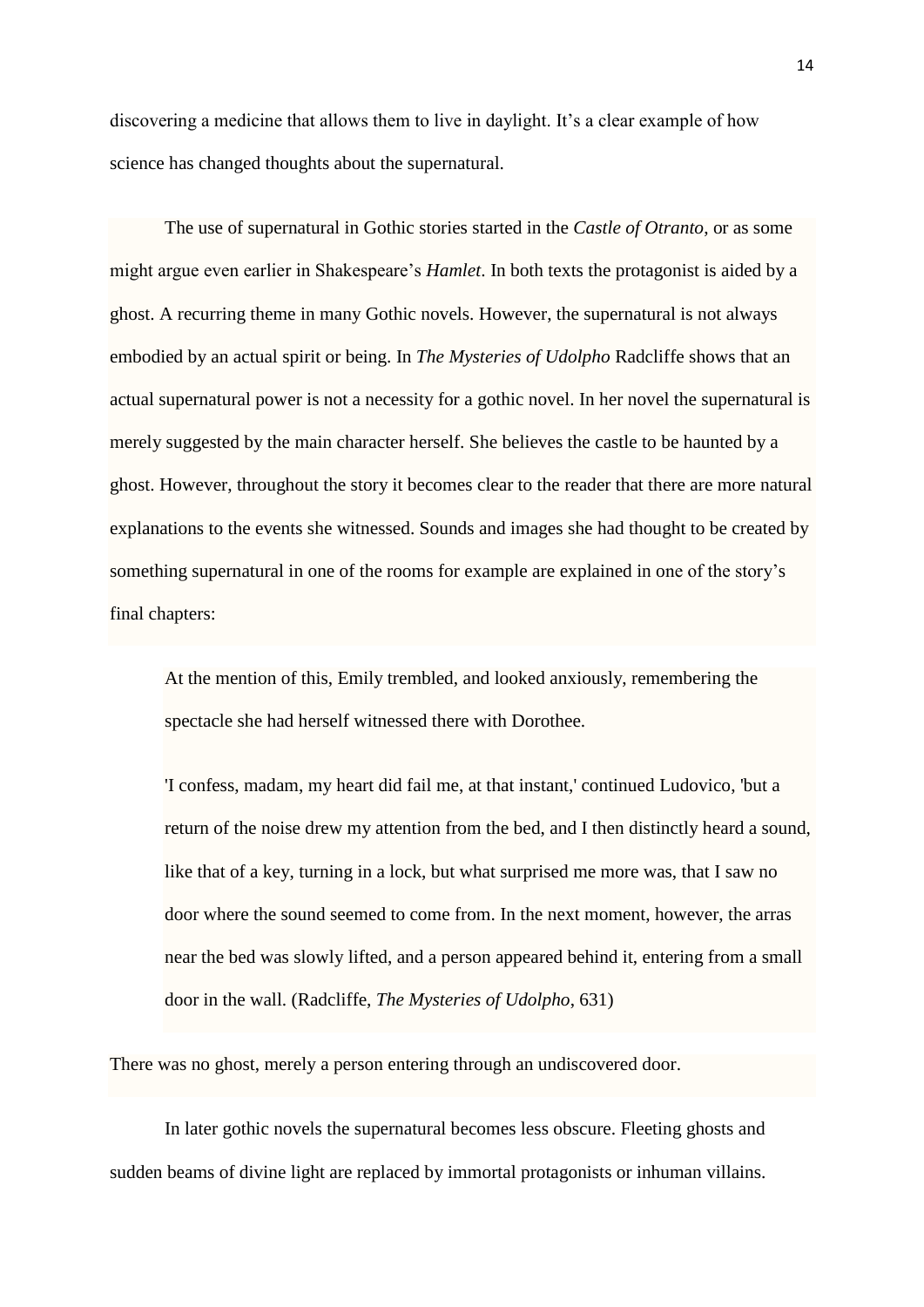Superstition and religion are exploited to place beings like Vampires, Werewolves, Angels, Demons, Witches and monsters like those created by Mary Shelley in *Frankenstein* amongst human beings and create maximum mystery and terror. Anne Rice, for example, has replaced the abstract supernatural forces of the gothic with her touchable inhuman vampires. ―Of course, you must realize that all this time the vampire Lestat was extraordinary. He was no more human to me than a biblical angel."(Rice, 17).

Gothic characters are often not what they seem at first glance. Protagonists often suffer from mistaken identity. They are orphans, runaways, liars or lied to. There are two main character types in gothic novels, the good and the evil. This distinction between characters seems most obvious in earlier gothic novels like *The Castle of Otranto* or William Beckford's *Vathek* but becomes less clear in more modern novels like *Interview with the vampire* or its more science fiction-inspired predecessor *I am legend.* Evil is always the villain in persecution of maiden in distress. The villain is often attracted to the pure innocence of his victim and in turn the victim is fascinated by all that is wrong in her persecutor (Van Gorp, 19). Louise is fascinated with Lestat because he is dangerous to him. When Lestat turns Louise into a vampire as well this fascination changes.

―You cannot understand. But before I died, Lestat was absolutely the most overwhelming experience I'd ever had. Your cigarette has become one long cylindrical ash." "Oh!" The boy quickly ground the filter into the glass. "You mean that when the gap was closed between you, he lost his  $\ldots$  spell?" he asked, his eyes fixed on the vampire his hands now producing a cigarette and match much more easily than before. "Yes, that's correct," said the vampire with obvious pleasure." $(25-26)$ 

The gothic lures its reader into the story by concentrating on the attraction of evil, the reader is pulled into the victim's fascination with just that which is forbidden or frowned upon. *The Beetle* attracted its victims with promise of riches or shelter, Anne Rice's vampires are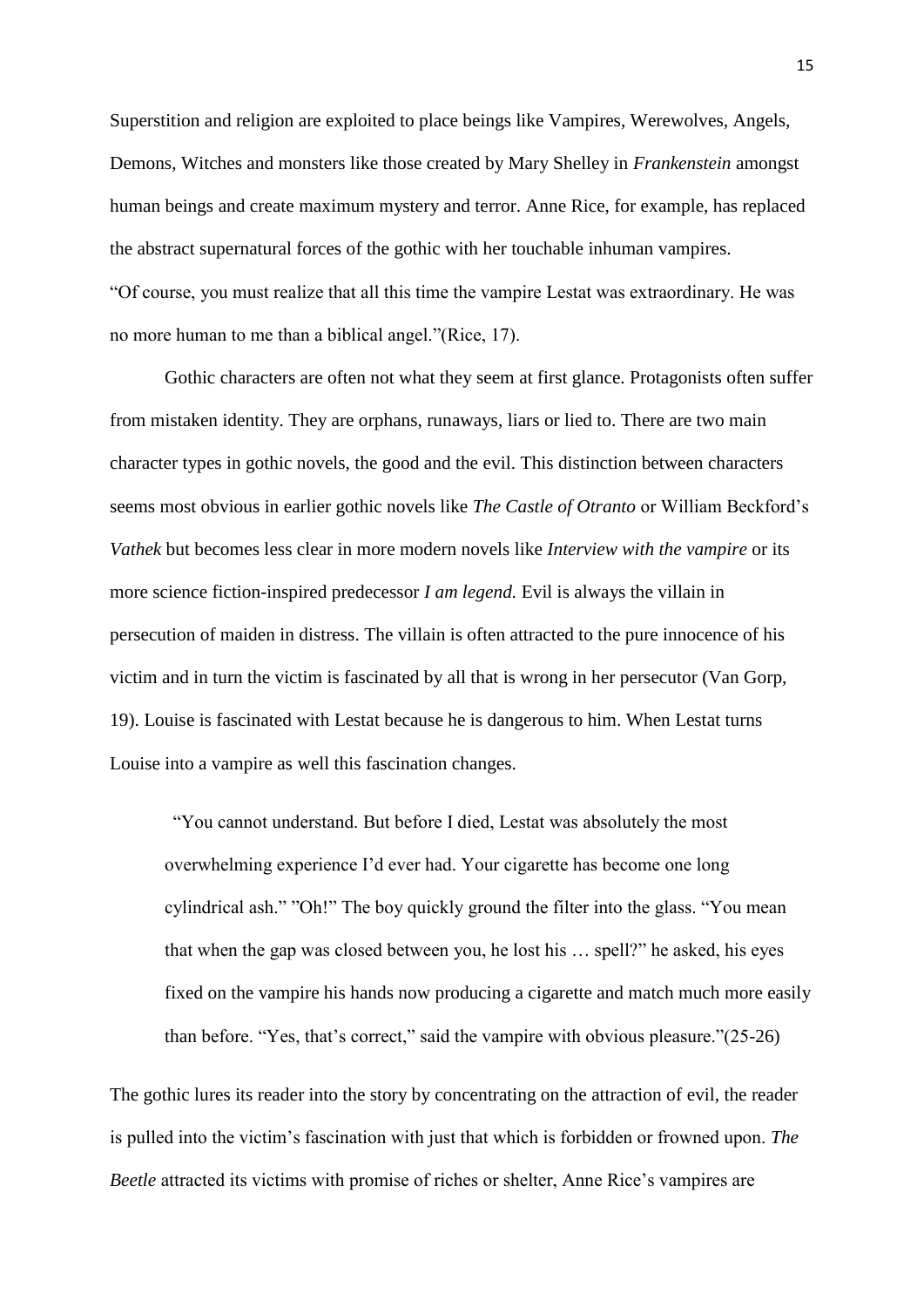described nearly angelic in looks. The evildoer of the story is not necessarily ugly or monstrous, even if his actions are. Though their characters are often described as dark and strict looking, they nearly always seem to possess a certain charm. Radcliffe wrote about this subject herself in a dialogue which was later published as "On the Supernatural in Poetry" ―Terror and Horror are so fare opposite, that the first expands the soul, and awakens the faculties to a high degree of life; the other contracts, freezes, and nearly annihilates them..."(Radcliff, *On the Supernatural in Poetry*). Van Gorp adds to this that in the "Novel of Terror" the horrible was avoided by concentrating everything on fear and suspense. (25).

Various characters try to find a balance between good and evil but only have their own conscience to consult. Neville tries to hold on to the ethics of a society that does not exist anymore while Louise clutches ethics that seem not to apply to him anymore. Both characters are forced to reevaluate their thoughts on life and death and right and wrong. As are their readers. None of the characters in either text are clearly good or clearly evil. "Some parts, certainly, are good, others bad, as one might expect; but it is the disunity of the whole, the inability of these various parts to cohere which is the main source of […] dismay, and thus of the endless persecution to which the monster is subjected throughout the rest of the novel"(Punter, 20).

The Gothic novel still holds a lot of its original motives and themes, not all of them though, not all in the same order and much has been added over the centuries. Modern novels leave room for more background stories, more characters and more romance. The Gothic castle has become less important, the terror of the story having shifted from immediate danger to the mysterious that seems to lurk throughout the story. The use of supernatural occurrence has shifted from ghost and divine intervention to all sorts of supernatural beings; Vampires, Werewolves, Angels, Witches, Demons etc.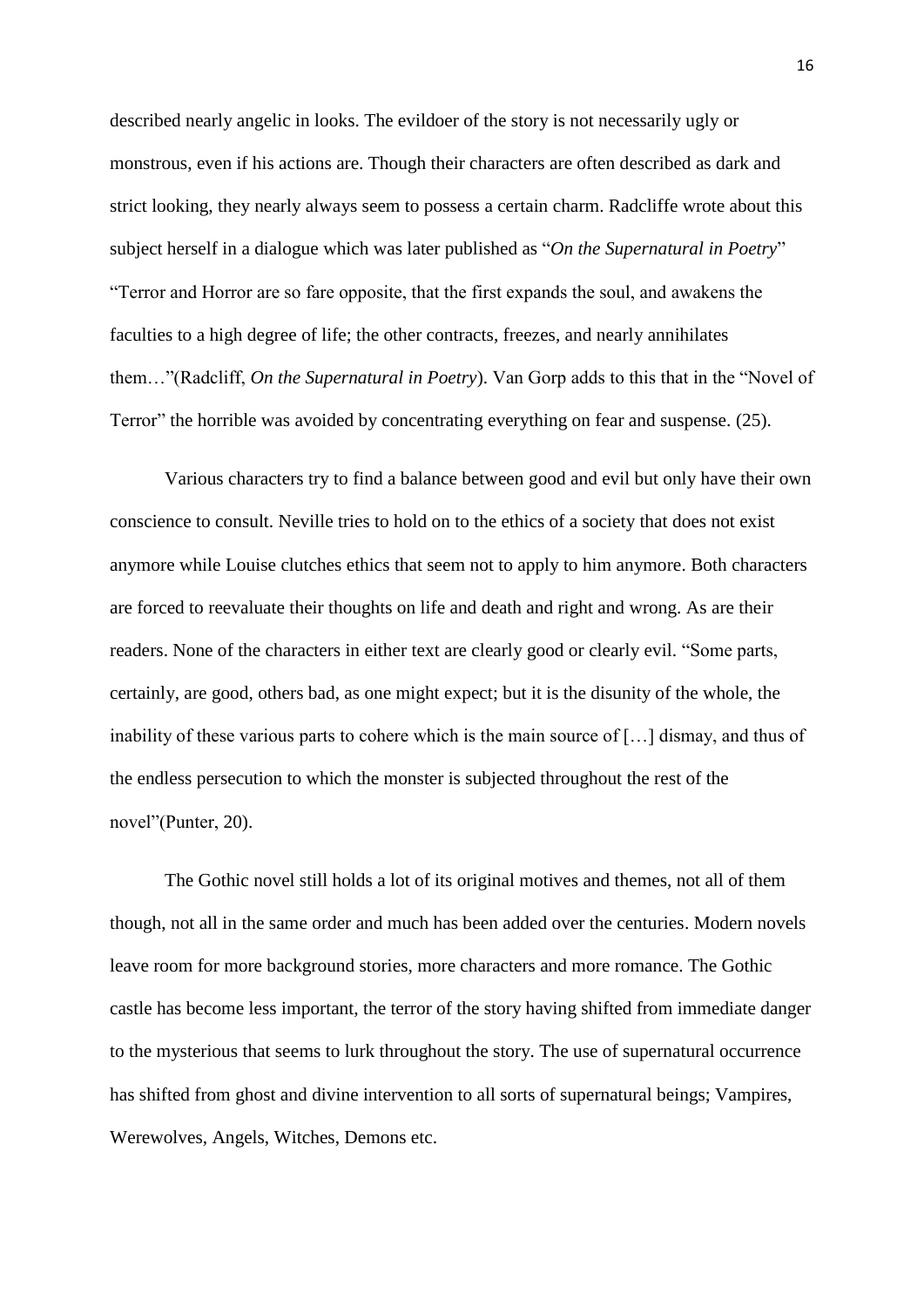## **WORKS CITED**

Austen, Jane. *Northanger Abbey*. Ed. Marilyn Butler. London: Penguin, 2003. Print.

- Balk, Danielle. "The role and representation of landscape and architecture in Anne Radcliffe's *The Mysteries of Udolpho* and Horace Walpole's *The Castle of Otranto.*‖ Essay. University of Hull, 2008. Print
- Balk, Danielle. "The many ways in which the Gothic interrogates boundaries. Explored in *I am legend* and *Interview with the vampire.*‖ Essay. University of Hull, 2009. Print.
- Beckford, William. *Vathek*. 1786. *Four Gothic Novels*. Oxford: Oxford UP, 1994. 85 154. Print.

Fleenor, Julianne E., ed. *The Female Gothic*. London: Eden, 1983. Print.

- Grove, Allen W. "To Make a Long Story Short: Gothic Fragments and the Gender Politics of Incompleteness." *Studies in Short Fiction* 34.1 (1997): 1-10. *EBSCOhost*. Web. 14 Apr. 2011.
- Howells, Coral Ann. *Love, Mystery and Misery: Feeling in Gothic Fiction*. London: Athlone University of London, 1978. Print.

Kilgour, Maggie. *The Rise of the Gothic Novel*. New York: Routledge, 1995. Print.

- Kostova, Elizabeth. "Foreword." Foreword. *Dracula: A Novel*. New York: Little, Brown and, 2005. Print.
- Kostova, Elizabeth. *The Historian: a Novel*. New York: Little, Brown and, 2008. Print.
- Lewis, Matthew. *The Monk*. 1796. *Four Gothic Novels*. Oxford: Oxford UP, 1994. 159-444. Print.
- Marsh, Richard. *The Beetle: A Mystery*. London: Penguin, 2008. Print.
- Matheson, Richard. *I am legend*. London: Gollancz, Orion Publishing Group, 2001. Print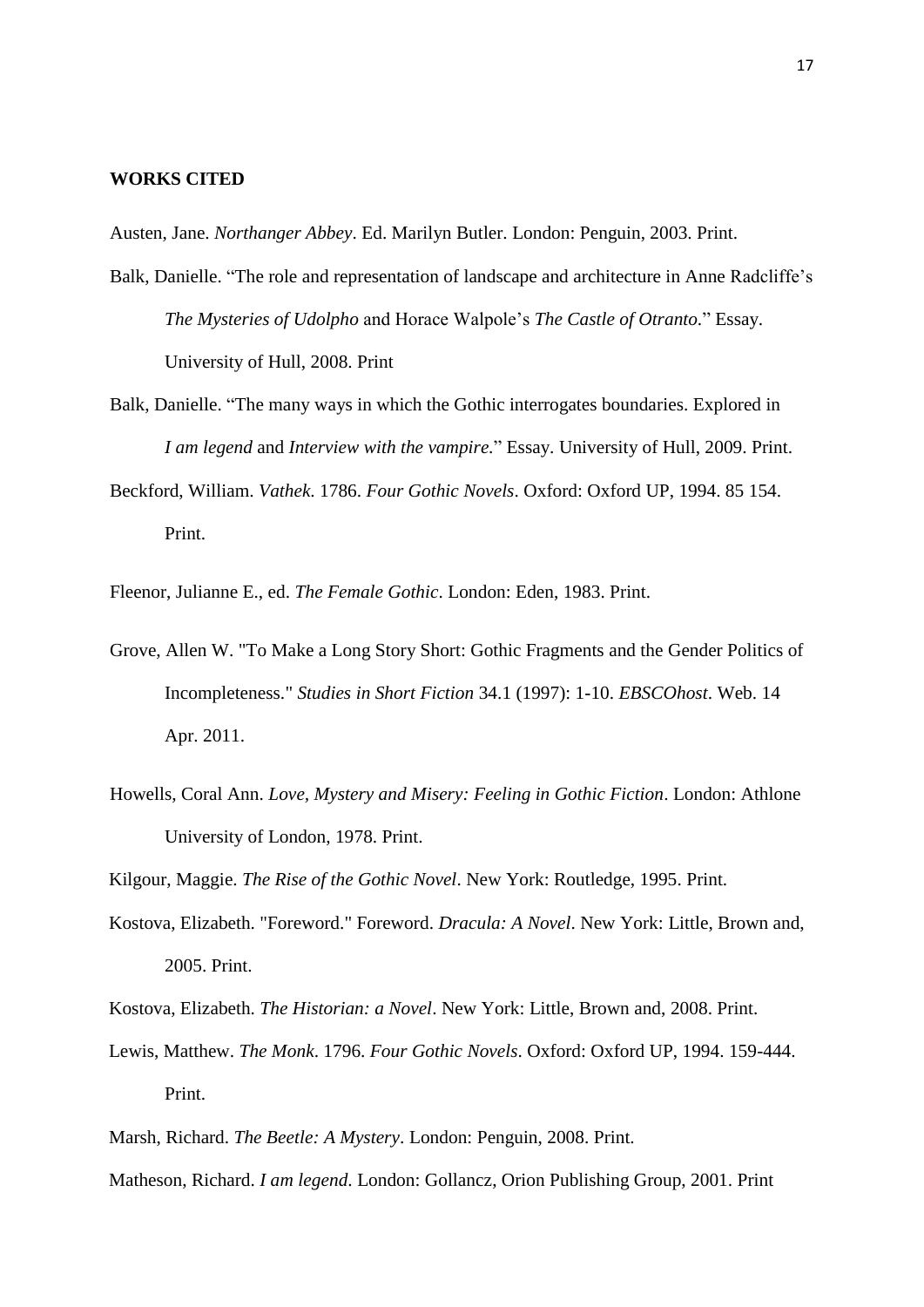Nown, Graham. *Watching the Detectives: The Life and Time of the Private Eye*. London: Grafton, 1991. Print.

Punter, David, and Glennis Byron. *The Gothic*. Oxford: Blackwell Publushing, 2004. Print. Punter, David. "Narrative and Psychology in Gothic Fiction." *Gothic Fiction:* 

*Prohibition/Transgression*. Ed. Kenneth W. Graham. New York: AMS, 1989. 1-24. Print.

Radcliffe, Ann Ward. "On the Supernatural in Poetry." Comp. Jack G. Voller. *New Monthly Magazine* 16 (1826): 145-52. *The Literary Gothic*. 2 Aug. 2010. Web. 9 Feb. 2011.

Radcliffe, Ann. *The Mysteries of Udolpho*. Ed. Bonamy Dobrée. New York: Oxford UP, 2008. Print.

Rice, Anne. *Interview with the Vampire*. New York: Ballentine Group, 1997. Print.

- Ringe, Donald A. *American Gothic: Imagination and Reason in Nineteenth-Century Fiction*. Lexington: UP of Kentucky, 1982. Print.
- Shelley, Mary. *Frankenstein*. 1818. *Four Gothic Novels*. Oxford: Oxford UP, 1994. 453-606. Print.

Shelley, Mary. *Frankenstein*. Ed. J. Paul Hunter. New York: W.W. Norton &, 1996. Print.

Smith, Allan Lloyd, and Victor Sage, eds. *Gothic Orihins and Innovations*. Amsterdam-Atlanta: Editions Rodopi B.V., 1994. Print. Costerus New Ser. 91.

Stoker, Bram. *Dracula: A Novel*. New York: Little, Brown and, 2005. Print.

Van Gorp, Hendrik. *De Romantische Griezelroman (Gothic Novel): Een Merkwaardig Randvershijnsel in De Literatuur*. Apeldoorn: Garant-Uitgevers N.v., 1998. Print.

Walpole, Horace. *The Castle of Otranto*. 1764. *Four Gothic Novels*. Oxford: Oxford UP, 1994. 8-80. Print.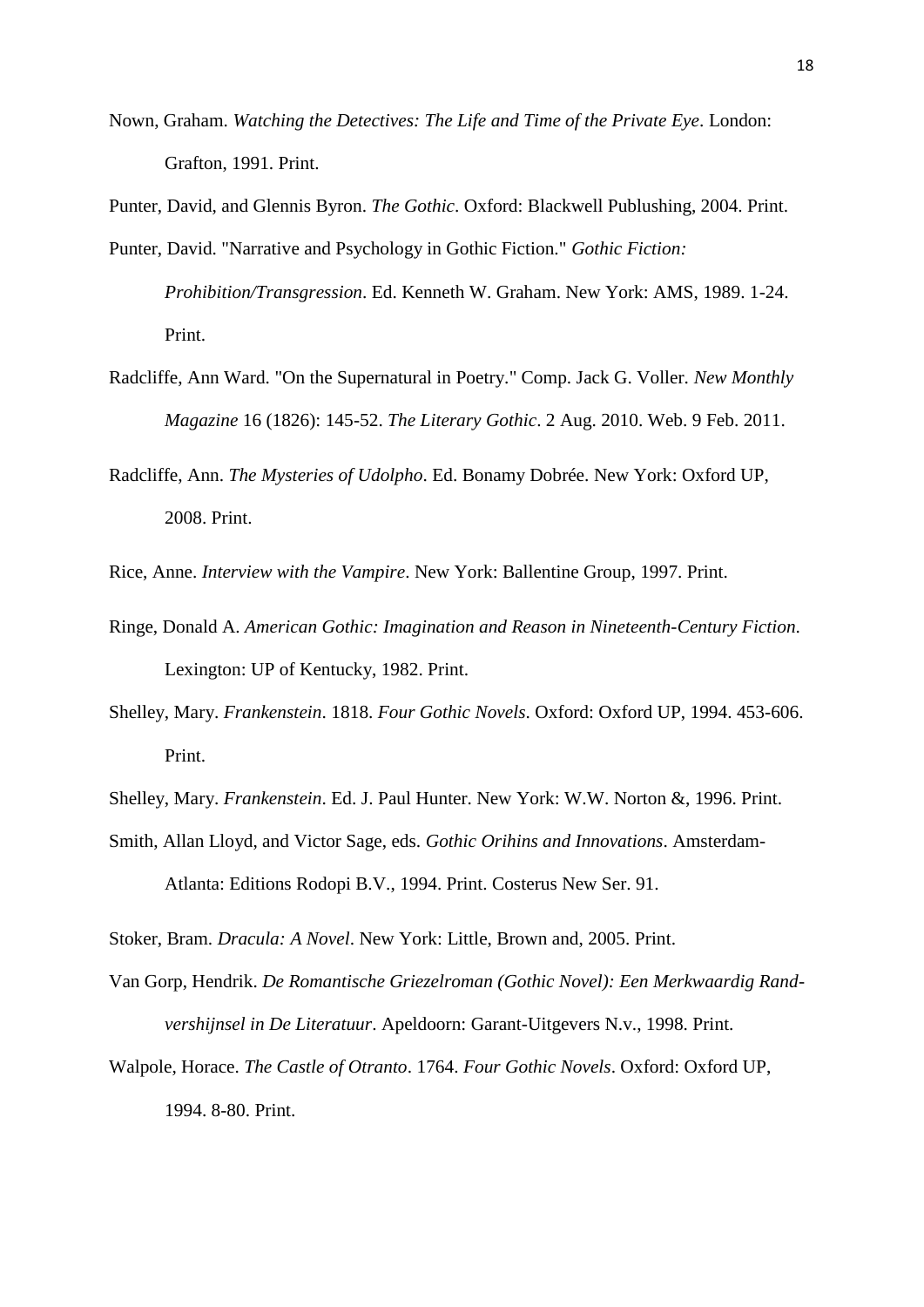Weissberg, Liliane. 1996. ‗Gothic spaces: the political aesthetics of Toni Morrison's *Beloved*', in *Modern Gothic: a Reader,* (eds.) Sage, Victor and Smith, Allan L., Manchester: Manchester University Press, pp. 104-120.

Weston, Louise C., and Josephine A. Ruggiero. "Male-Female Relationships in Best-selling "modern Gothic" Novels." *Sex Roles*. Vol. 4. Netherlands: Springer, 1978. 647-55. Ser. 5. *Springer Link*. Web. 6 Mar. 2011.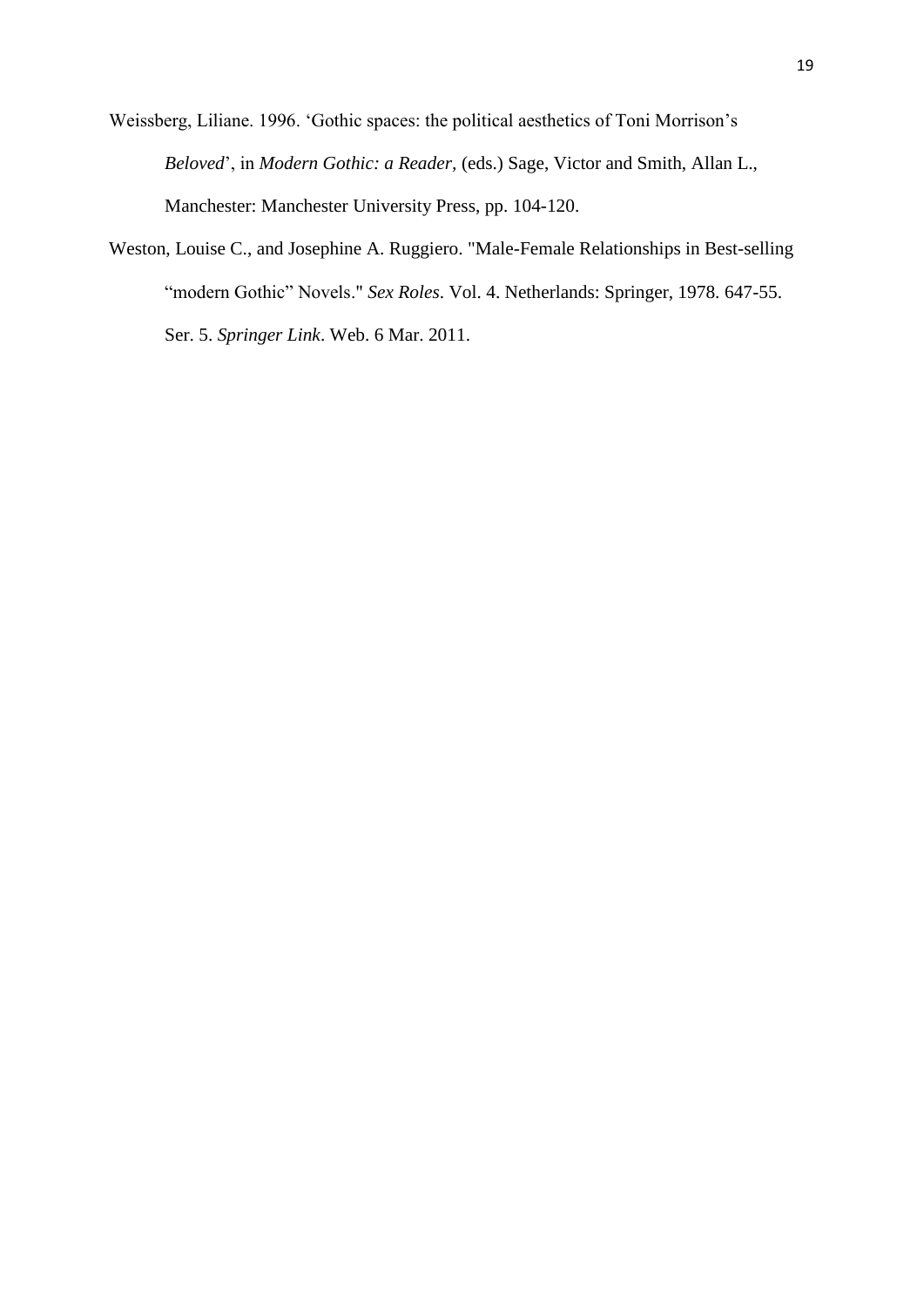Danielle Balk St nr: 3147592

### **The House of Cards**

Tara April could no longer fool herself. With a sigh of defeat she closed the lid of her laptop and sat back on the giant bed. This was all. There was not much she could do anymore. Her feeling, her guts, her instincts… her gift had brought her this far but she seemed to have lost it momentarily. Perhaps it was the atmosphere of Las Vegas, but the more she had stared at the picture the farther she had felt from her target. Even when she had been close to finding her.

Las Vegas, the Strip, was everything Tara had feared it would be. The weather alone was almost too much to handle. The air fe0lt dry and hot all day long. She had burned her light skin in the few hours she had spend outside despite a thick layer of sun-block. The buildings were huge and intimidating because of their bright colours and fake authenticity. The sidewalks were crowded with people and the streets with cars, busses and taxis filled with tourists. It didn't seem to matter what time of day it was either. Tara had tried going out there at night but the air was still hot and because most bars never closed the streets were still filled with people. Tourists but also people she would rather not meet. The Strip was infested with scum off all sorts of bad levels that came out to play at night on clean streets that smelled of sewer.

Perhaps it was exactly this environment that had put her off. This place really didn't feel comfortable. It was build to process hundreds if not thousands of people a day and that seemed to have seeped into everything. Locking herself up in her hotel room wasn't it either. Staying here felt strange even after two days. Whoever had decorated this room had tried to create homey comfort with luxurious details but had failed terribly. To Tara everything felt overdone, the high ceiling made her feel small, and the many mirrors made her feel watched.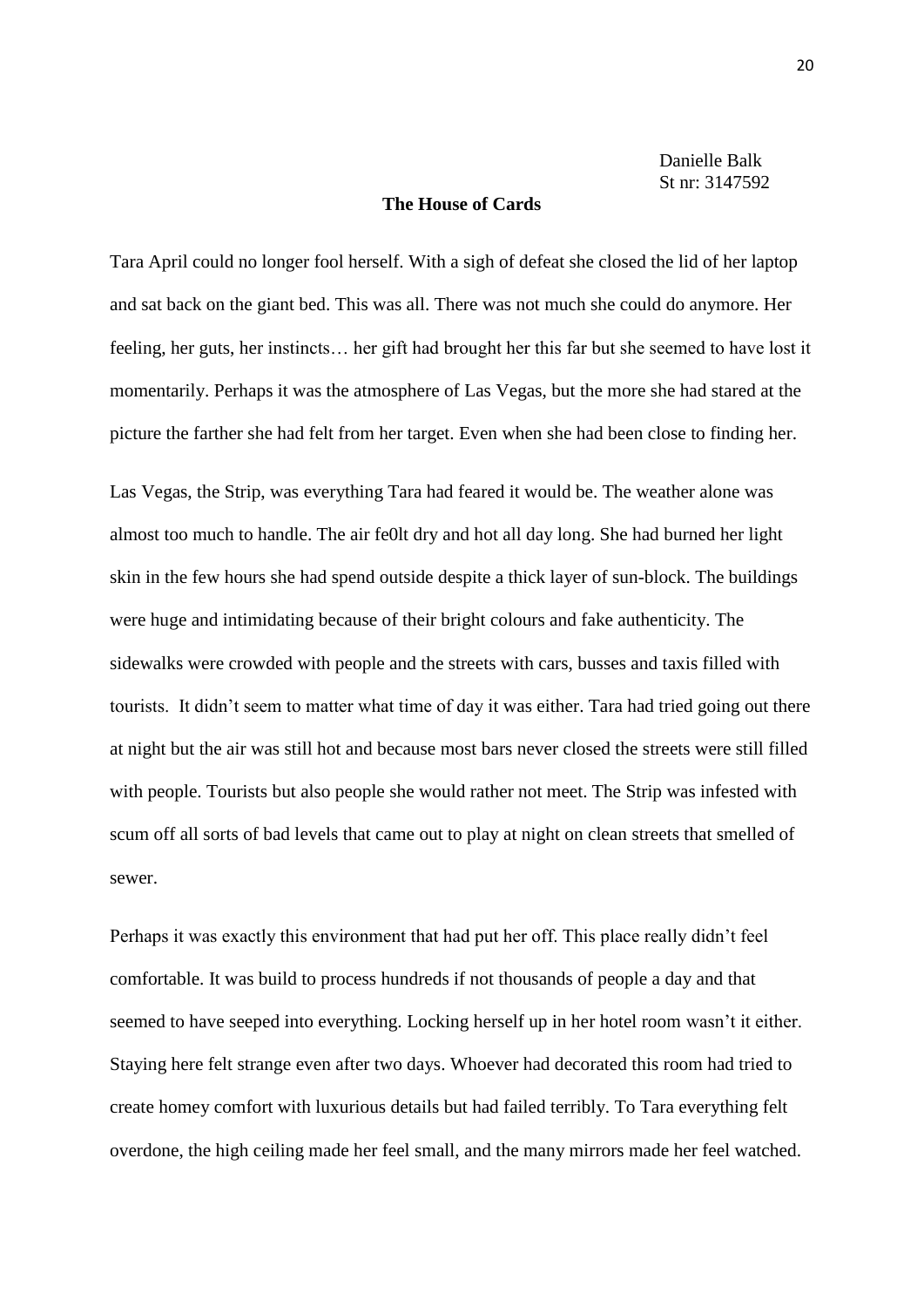She couldn't feel at home here. This visit should be short. The oak closet was still empty, her suitcase still unpacked and shoved underneath the bed. Her laptop lay beside her on the bed, leaving the desk in front of the giant window empty but for an overdone bouquet in colours that didn't match the curtains behind it. The colours were all wrong everywhere. She wondered briefly if every room on every floor was marred with this salmon pink and if the person that had chosen it was some weird scientist trying to prove something.

Tara groaned, frustrated, her hands found a printed copy of the picture she had been staring at moments before. She probably wouldn't be able to sleep tonight. Her psychic ability was something she was training to improve. She was good, but being in a place like this proved to her that she could always do better. She felt guilty for losing whatever connection she had to the seventeen-year-old. She feared for the girl. Especially after what she had seen in New York. Tara had seen dead bodies in her line of work, more than once. But these bodies had been nothing like anything she had ever seen before. They had looked ill, and ghostly pale even when Tara had seen them alive. She would never forget the expression on their faces, shocked by something so horrible that their eyes were dark with fear. It was that man who had taken Mina, Tara was sure of it, he had everything to do with it. Who knew what terrible things he was doing to that girl at that very moment.

‗What were you thinking trusting a stranger like that..' The teenager had moved halfway across the world to meet someone she had only met online. Tara had found her in New York about a week ago, three days after her foster parents had found her letter. Through her emails and an account check they had discovered that Mina had taken a plane to New Jersey. The devastated couple had contacted a private detective shortly after and Mick in turn had asked Tara to come along. Tara had worked with him before and she considered him a good friend. This is why she had agreed. Mick had done most of the work, getting them into New York, tracking Mina to a hostel. Tara had informed their employer and had discussed how to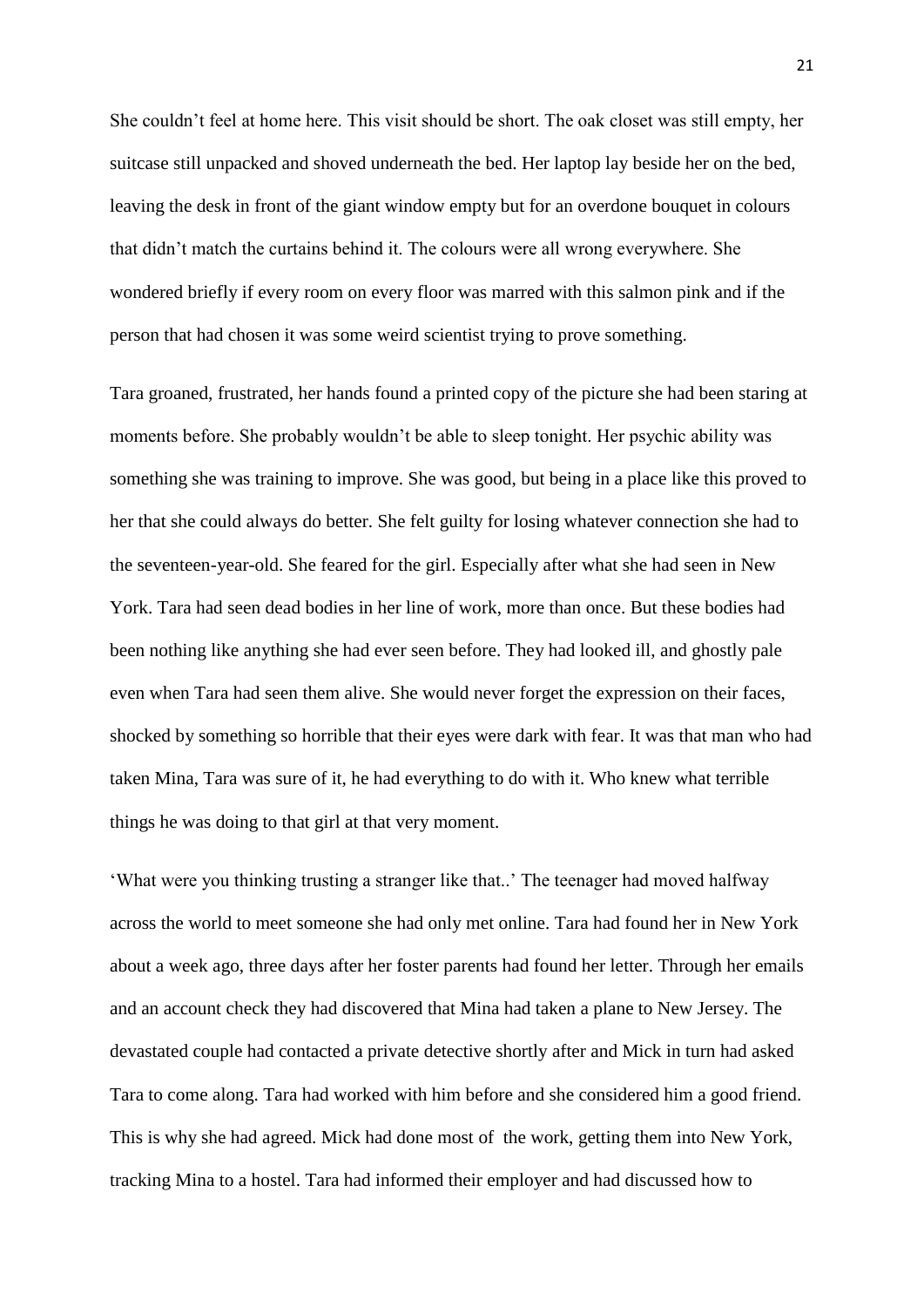proceed but an unknown man had taken Mina away from the hostel before Tara could do so much as introduce herself. She had not seen the stranger but Mick had managed to catch him on camera.

Tara's hands found the second photo which she brought into view as well. This picture was less clear, it was the one Mick had taken in New York but it was blurry. The man had been talking to Mina and only the side of his face could be seen. He had short cropped dark hair and a fairly light skin and even in the blurry image the features of his face looked sharp, rough. Tara was good with faces and this one she would recognise anywhere. She hoped that others would recognise him as well, but she was sceptical. Even though Mick was out bothering people for information she doubted if they would find him. They had only been here a few days. How would anyone recognize them?

She is back in front of the dark building, staring through the open door into the hallway. She had met him there in the nights before. The wind and rain messed up her hair and soaked her grey nightgown. She wanted to be inside, out of the cold. But that meant going through that door through which she saw him stand as if on guard. Watching her. The light behind him clearly showed his dark brown hair but left most of his features in mysterious shadow. But she is close enough to guess the expression on his face. He had not expected her to be here. Something about him is different but other than feeling it she has no clue as to what it is. He squints and his eyes turn dark as she gives him a second look. He starts walking forward, moving in on her through the wide hallway. He talks to her but she cannot hear the words. She doesn't know what they are but they must be serious. The man moves slow but seems to become angrier with each step. What is it he is saying? She should turn around and run before he gets to her. This has happened before. Again, without saying another word, the man slams the heavy doors closed in front of her, effectively shutting her out, leaving her in the cold.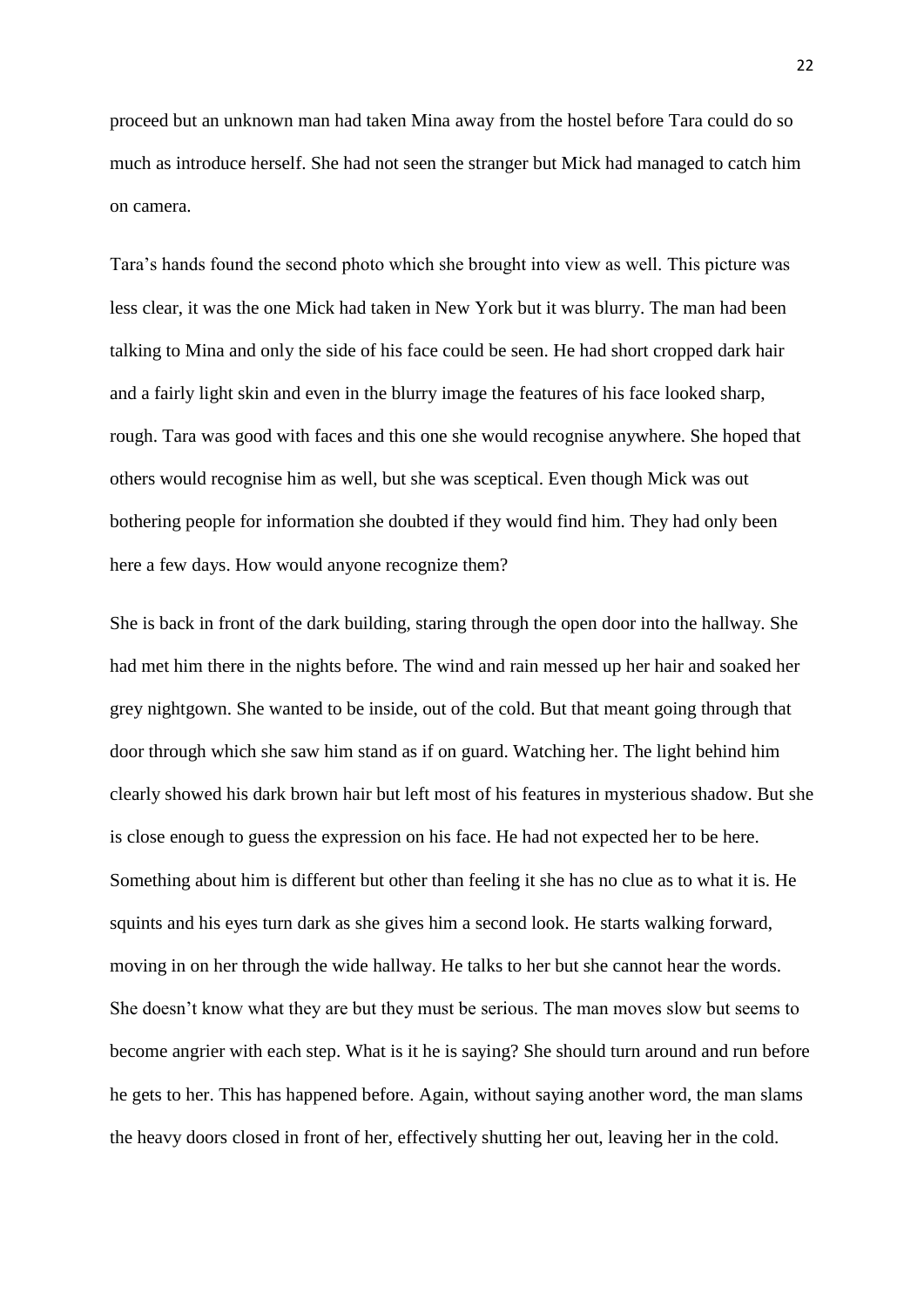It was difficult for Aleksander Halapuu to concentrate on the business of running a hotel. He had no idea which things were important for what and, quite frankly, he didn't care. He had hired managers and businessmen to keep things going and so far they were doing a perfect job without his interference. He had taken over the hotel on a whim, thinking it could only increase his investment. He had not thought about the financial stress it would put on his fortune or the attention it would put on his person. He had been a mysterious wealthy stranger, below anyone's radar, until he had stepped into the spotlights unintentionally. He wasn't very certain what was better, living amongst people or above them. It didn't seem like he had much choice at this point. He was Mr. Halapuu wherever he went in Las Vegas. His safe haven of long was slowly turning into a nightmare binding him to publicity. He would have to move in a few years before people became suspicious.

He had always lived a wealthy life, but never out in the open like this. He had already experienced that getting what he needed was a lot more difficult if everyone was willing to see to your every need. He needed to be careful of who he chose to satisfy his needs with. People talked.

And then there was Mina to worry about now. At this moment she was locked in his spacious apartment on the top levels of the second largest hotel in Las Vegas. But Aleksander knew that he couldn't keep her locked up there for long. He had enjoyed showing her the Strip shortly but at this point taking her into public was an unwise gamble.

The persistent knocking on her door pulled her from her exhausting dreams. Tara fought the urge to dig herself deeper into her pillows and ignore the loud sound. It made her head hurt and annoyingly prevented her from falling asleep again. Her limbs felt heavy as she moved them to sit on the side of her king sized bed. ‗What?!' she demanded as her foggy gaze fell on the phone next to her pillow. It took her a few moments to realize what the numbers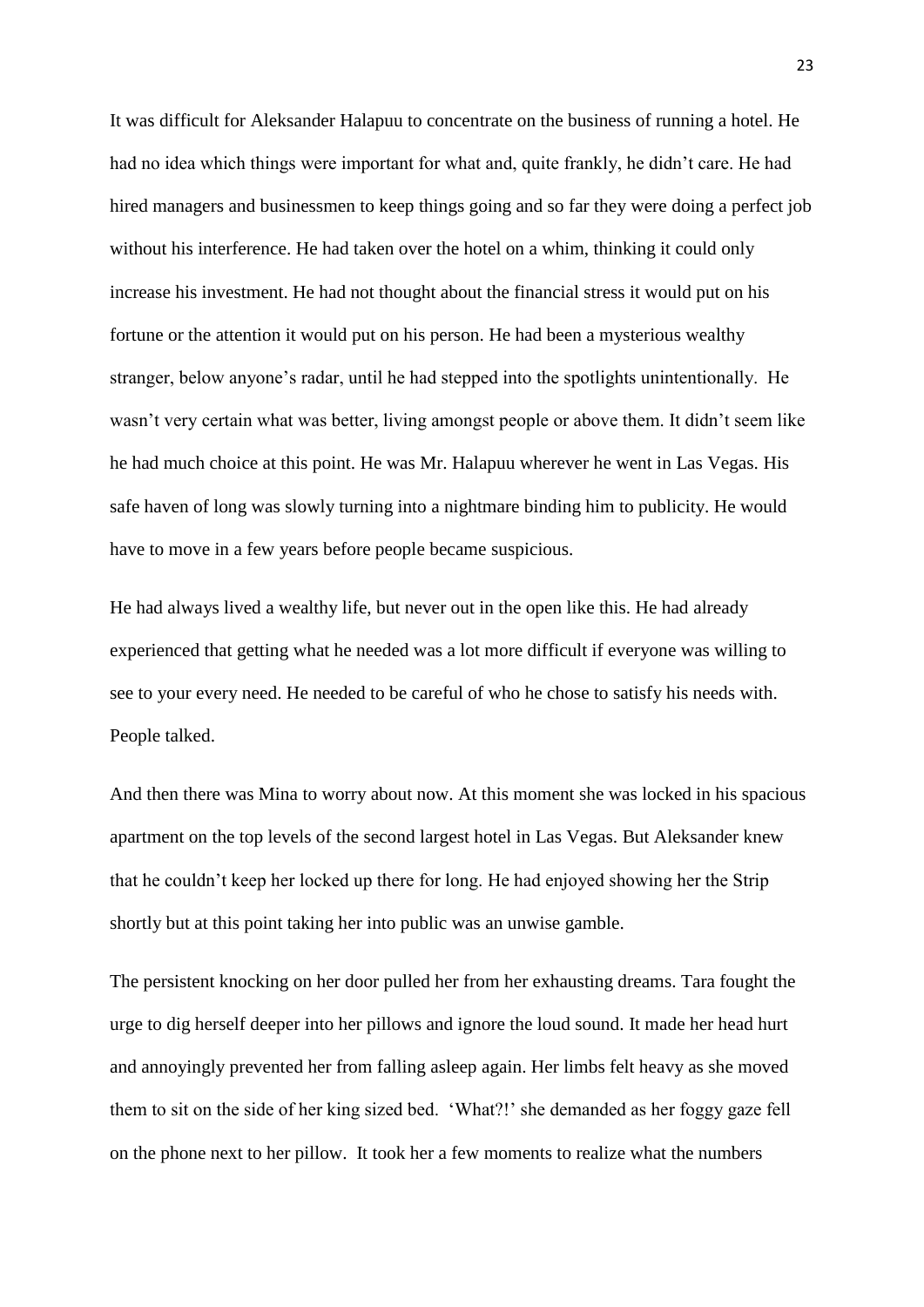meant. ‗Shit..' she muttered as she grabbed her phone to double check. Four o'clock in the afternoon, five missed phone calls. She had nearly slept through the entire day. What had happened last night? Her head pounded as it did whenever she had had one too many drinks the night before. But she never drank when she was on a job. Alcohol affected her mind too much and her mind, where her visions and guesses came from, was why she was here in the first place.

With annoyance she realized that whoever was at her door had not given up. Yet another knock.

‗Yeah yeah, I'll be right there' she snapped. To her satisfaction the person in the hallway listened to her, the knocking stopped. She picked a pair of jeans and a t-shirt from her unpacked suitcase and put them on as quickly as she could. It was when she pulled the t-shirt over head that she realized her nightgown was already on the floor beside the bed. She had gone to sleep wearing it. When had she taken it off?

She was trying hard to remember what she had done moments before she went to bed while she opened the door. A familiar face greeted her with worry.

‗Where have you…have you been sleeping all day?' Mick asked her as he let himself in. Mick was tall and skinny looking with ash-blond hair and an out-of-date moustache that made him look old. His dark hair was cropped short and even though Tara knew him to spend time in the gym it seemed his efforts to toughen up had been useless. He moved awkward when he walked and he was clumsy as hell. It hurt her neck looking up at him. He always made her laugh. At thirty eight he was nine years older than Tara and even though they didn't meet all that often he was the closest thing she had to a friend.

‗Yes. Actually' she answered as she watched him sit down on the bed.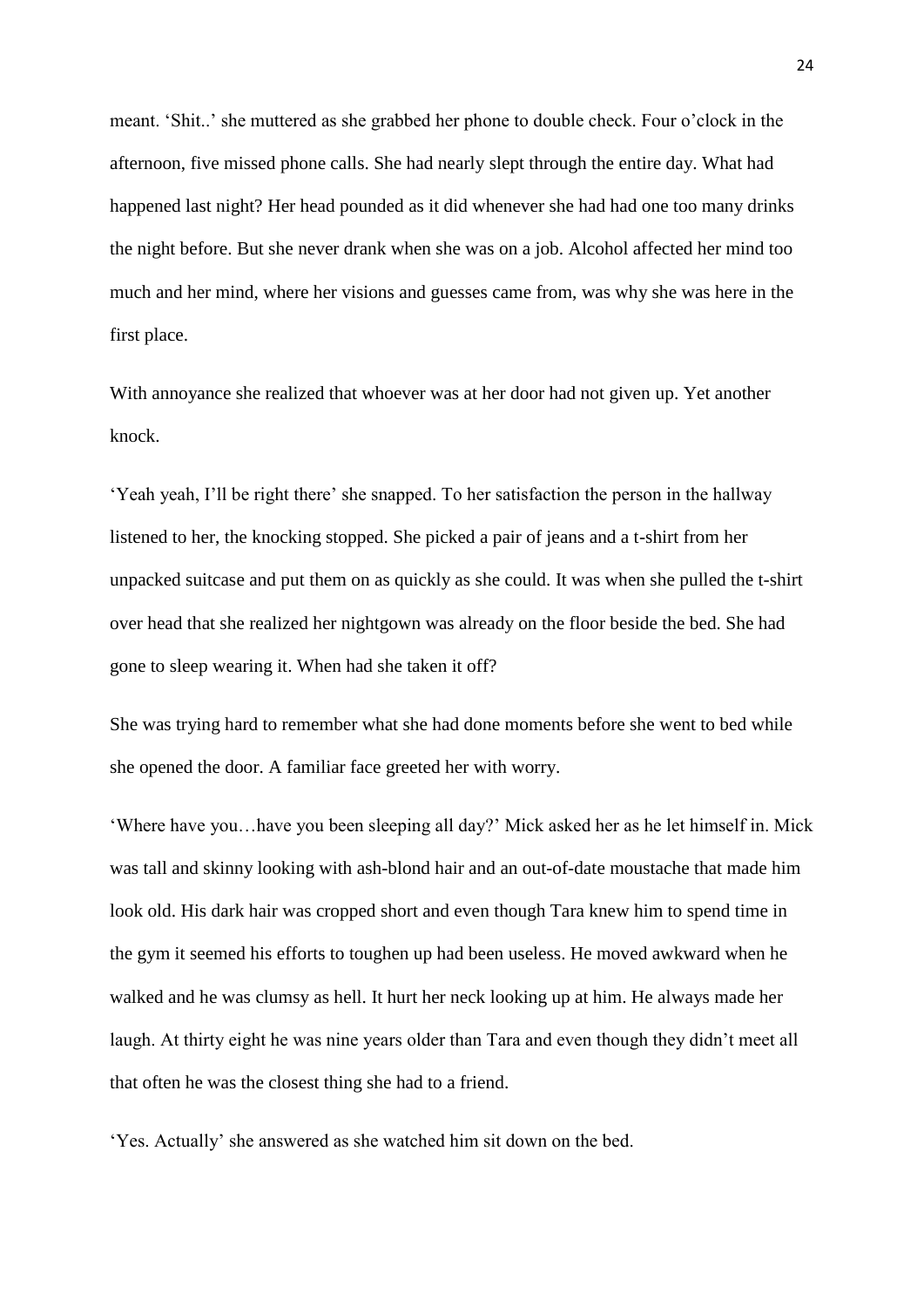‗You're not ill are you?' His worried look made her wonder just how horrible she looked. She suddenly realised her hair and make-up had to be a mess since she hadn't bothered to get rid of the black on her eyes.

‗I just had a late night' she lied as she quickly stepped into her bathroom to do some damage control. She hadn't gone to sleep that late. She remembered because she had thought about how lame she actually was going to bed at ten in a town that never slept.

‗I tried contacting you earlier.‖ Mick said when she returned a few minutes later. Her hair was tied into a pony-tail and her face was all freshened up and covered in a new layer of make-up. ‗I think I found a lead you should pick up on.'

…

*I have good news at last! Your source was right. The man has brought her to Nevada. He doesn't know we are looking for him just yet. We have talked to numerous people who have seen him gamble in different hotels. With and without the girl.* 

*Mick has spoken to witnesses who have seen both the man and the girl. One of them is a clerk at the Excalibur hotel who has seen them at least four nights on a row. The man let the young lady gamble as much as she liked. The clerk was more interested in the guy's unbelievable wealth. He did not notice whether the girl was in distress or not.* 

*Mick has also spoken to a woman in the streets, handing out flyers advertising call girls. She recognised the man in Mick's picture as a regular client. Even though we still have a lot of hotels to go through I think Mina is probably kept somewhere close by and I am positive we will find her.*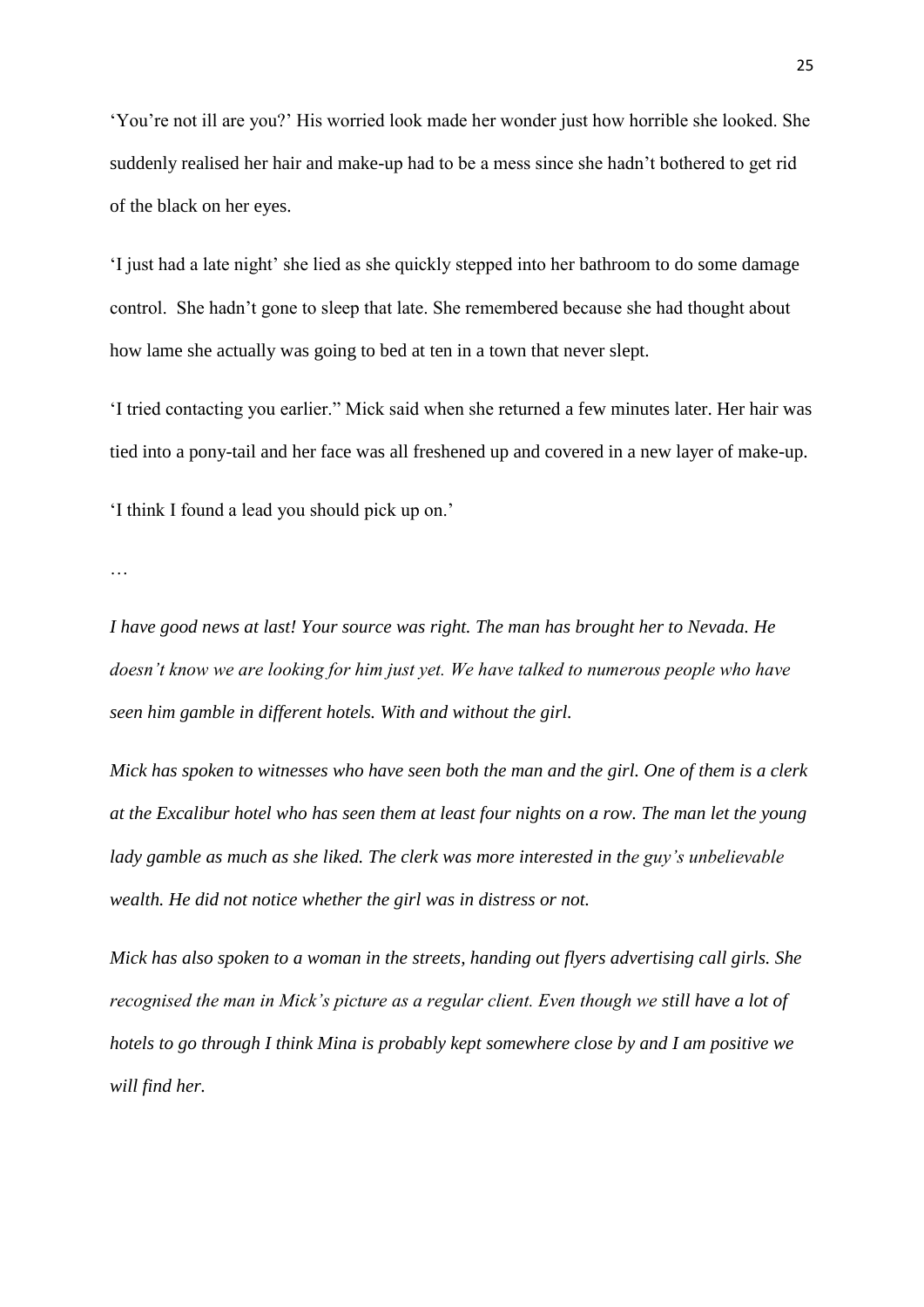Tara closed her laptop as soon as she had made sure the email was sent to Thorn, her employer. She had some catching up to do. She still didn't understand why she had not woken up early as she usually did. Sure she overslept if she didn't set her alarm clock. But today she had slept through her alarm and five phone calls. It had thrown her off balance. It was already seven and she left her room for the first time that day.

Tara made her way down to the foyer while she checked her phone for any new messages and changed a few banknotes at the machines into as many coins as she could get for them. The pockets of her tight jeans were filled with them as she made her way through the different casinos. She had read somewhere that the hotels were build like mazes, purposely letting their costumers roam about like lost sheep so they would spend more than they actually wanted to. Tara noticed that it had not been an exaggeration. There were machines, tables and people everywhere. Bars were strategically placed to block the carpets that ran a path from one end of the building to the other with enough twists and turns to be disorientating. Every hall and every casino she passed through sounded the same. People talking, the nervous rhythms of the slot machines, unknown background music and the clinking of glasses at tables and bars. Tara had difficulty keeping track of where she was as she moved through the different buildings. She followed a walkway which brought her to the Excalibur hotel and later a footbridge which brought her to the MGM as she tried to pick up on something that would lead her to Mina. It didn't take long before she stood still, wondering yet again where her feet had taken her.

‗Watch it!' Tara had just realised she was back in the Luxor hotel when she heard glass shatter and a man raising his voice to one of the waitresses. Her tray, including drinks and glass were scattered over the granite floor at the nearest bar.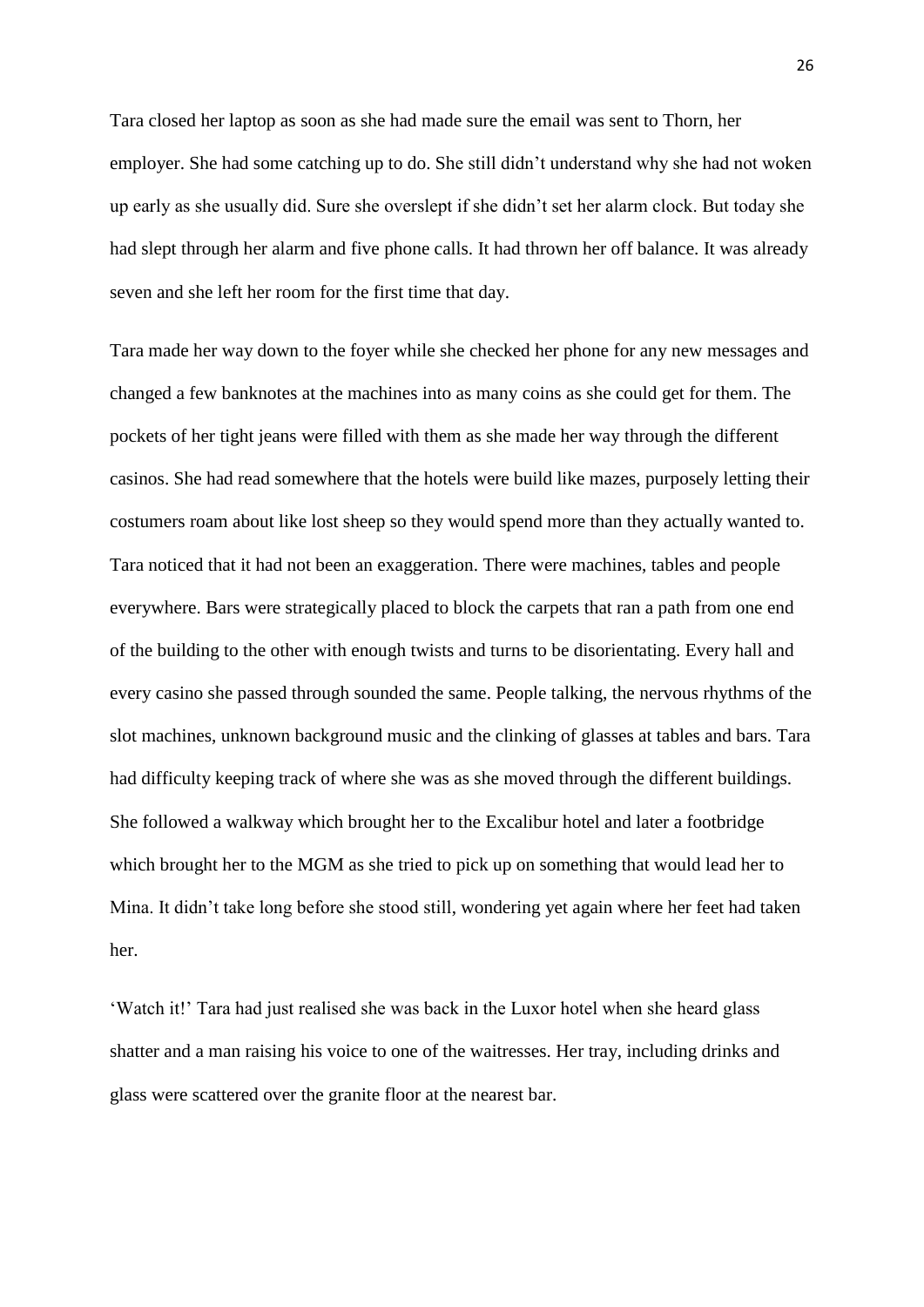‗I'm sorry sir! I didn't see you' the woman was cut short by the stare the man gave her. His eyes were so cold that even Tara froze in place. It was him! The unknown man from Mick's photo's was now scanning the crowd that had stopped to stare at the unfortunate waitress. He seemed to be looking for someone, a threat, but turned away seemingly satisfied that there was none. When he moved the crowd of guests and employees parted for him and he disappeared into one of the hallways before Tara could reach him. She hurried after him and found him waiting for the elevator just around the corner.

‗Wait..excuse me! Wait!' she called as she moved to stand next to him quickly as the door opened.

‗You will have to wait until it returns' he said as he stepped into the elevator and inserted a key into the control panel. This man was going to one of the private floors.

He was blocking her way into the elevator and didn't seem intent on letting her in. She had to say something.

'Is Mina here?' she asked stupidly.

‗Mina?' he repeated. She thought there was a hint of shock in his face before he composed himself.

"I don't know a Mina. You have mistaken me for someone else' he answered as he stepped back only far enough to allow the doors to move.

His eyes took her in before the doors closed completely and he was gone.

...

*I have even better news than before. I have found the man we believe has taken Mina. His name is Aleksander Halapuu. He owns the Luxor hotel. I don't understand what his*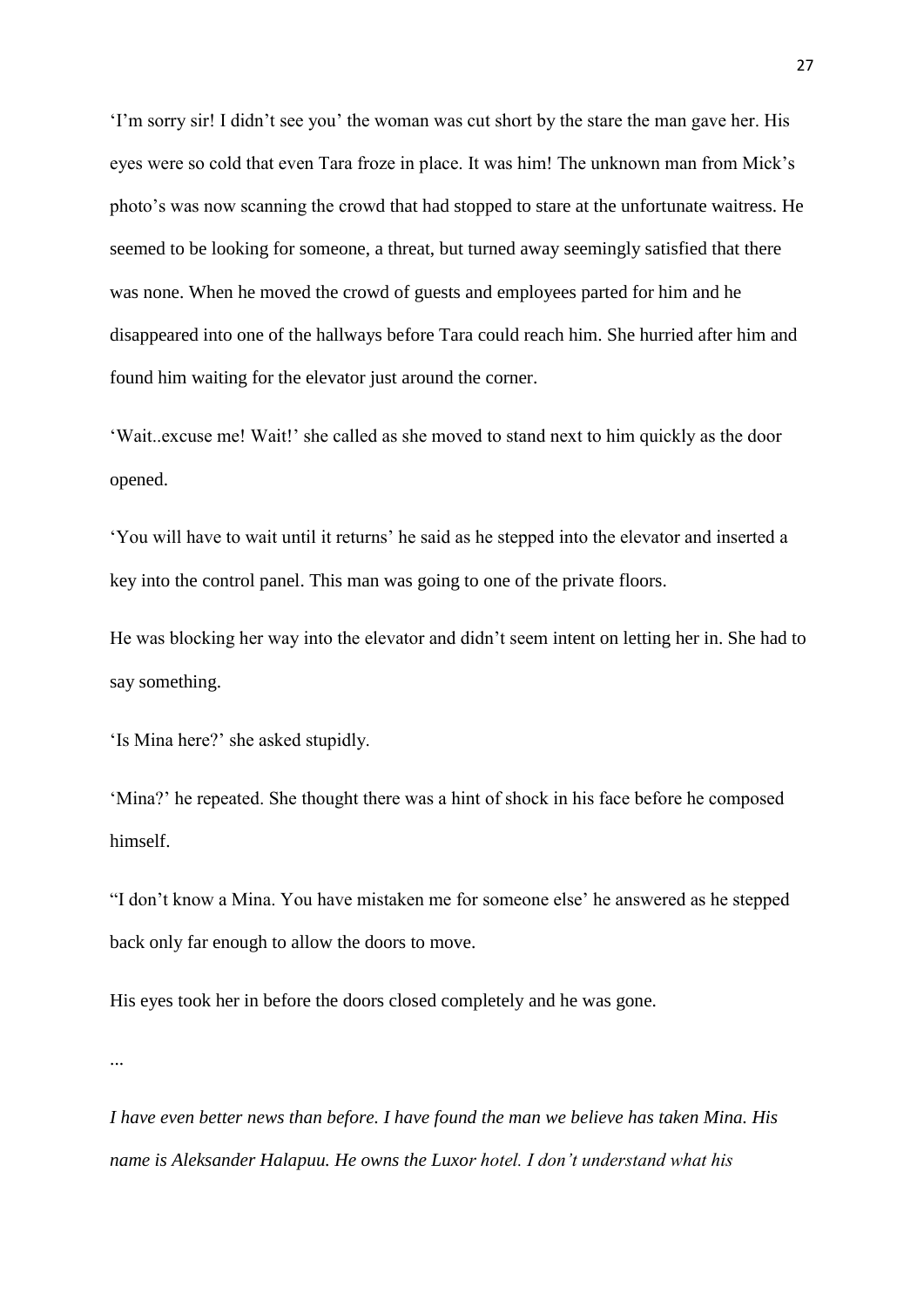*connection to Mina is or what the reason could be for him bringing her here. When I confronted him about it he denied even knowing her. Mina wasn't with him but I sensed her nearby. Tomorrow Mick will confront Aleksander and ask him about Mina again. With luck we'll be leaving with her tomorrow night.*

...

‗How is she doing?' Aleksander asked as he stepped into the security office of the ground floor.

Manfred handed him the photo's he had printed from the security footage of the elevators. The woman in the photo held her chin lifted slightly towards the camera, giving them a perfect shot of her small face and serious brown eyes. She did not look amused, but angry even and Aleksander wondered if maybe he should have treated her differently, given her a different answer. Clearly she knew more than he wanted anyone to know.

‗She sleeps,' Manfred answered ‗perhaps you should let her stay up there tonight...if she is really looking for her' he hinted towards Tara's picture. 'Is she with Andreis?'

‗No. Which worries me. I think she has followed us from New York but she has been doing so on someone else's orders.' Aleksander folded the picture and placed the brunette into the front pocket of his shirt. 'I thought they had given up.'

‗I don't understand, if Andreis isn't looking for you then who is?'

‗I didn't say Andreis isn't looking for me. He found me in New York but I managed to get him of my track. I can't be certain yet, but I think she is working for Thorn.'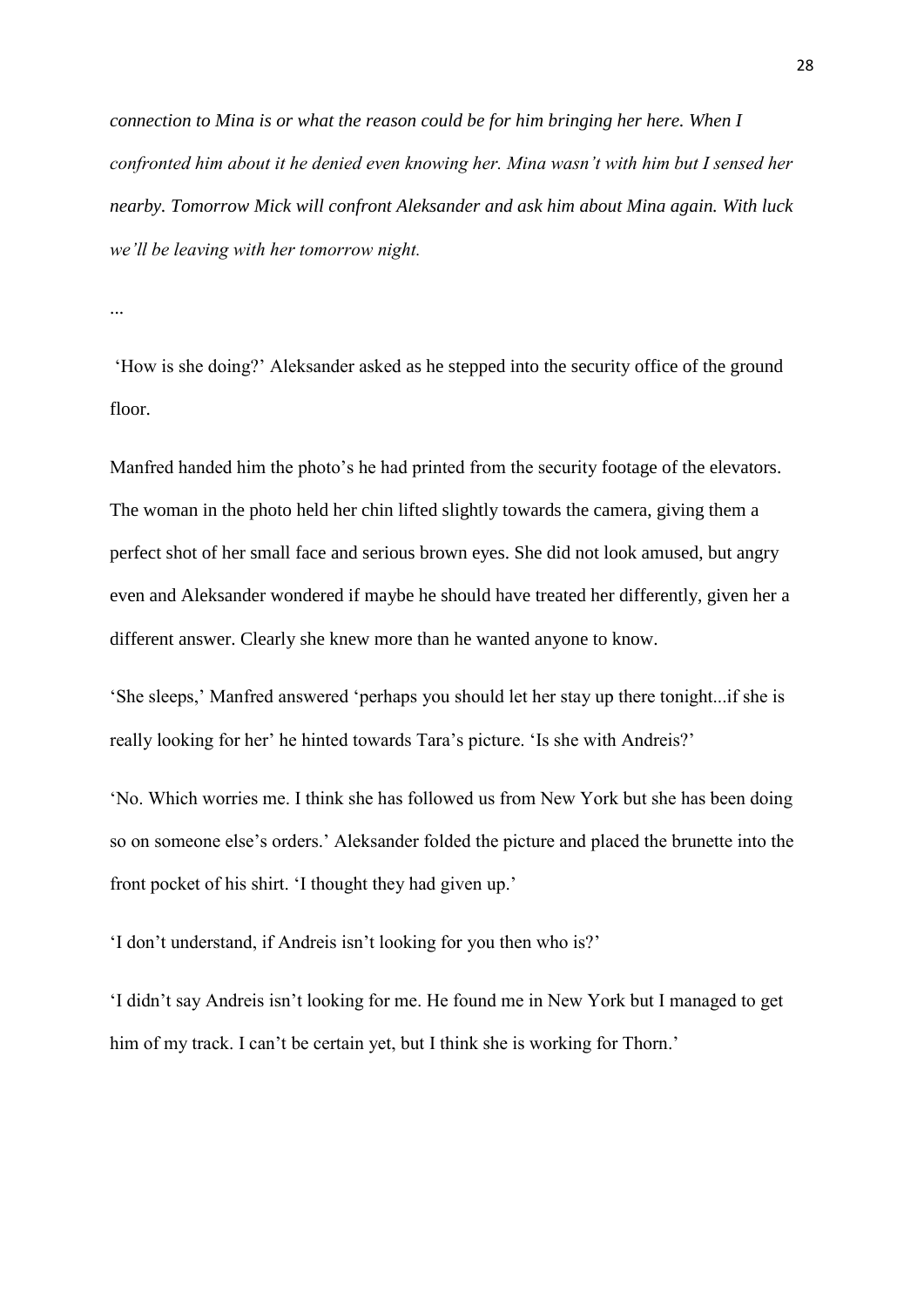‗Thorn?'Manfred moved closer towards Aleksander as though he was about to tell him some horrible secret but Aleksander raised his arms to stop him, he wanted to go out, not step further into the office.

‗Let's go for a walk Fred.' He suggested while he started walking away. He had known Manfred for nearly eighty years now and he trusted him with everything. He would tell him whatever he wanted to know, just not in this room. This story wasn't meant to be recorded.

...

*I will try and contact Aleksander again myself. I might have more luck getting in contact with the man. I feel Mick is hiding something from me though. Is Aleksander truly dangerous? Because I can't help but think that he knows more about the deaths in our hotel in New York. Here in the hotel we have seen him guarded and I am starting to expect that he knows he is being watched. I am terrified that tomorrow I will pick up on things I don't want to know. What if Mina is dead already?* 

*...*

The feeling of cool air against her face made Tara shiver in her sleep. She pulled the luxurious sheets of the hotel closer to her frame to block out the draft. She nearly dozed off again trying to find remnants of the dreams when she woke. Her heart rate sped up as she realized that there couldn't be a draft in this room. She had closed all doors and to her knowledge the windows couldn't even open, they were too high which floor. Was there something moving in the room? She could hardly hear with her own breathing and the pounding of her heart in her ears. A cold fear crept through her body. Was it safe to find out what had woken her or was it better to turn and hide underneath the sheets as she had done when she was a small child? To pretend that she had not heard.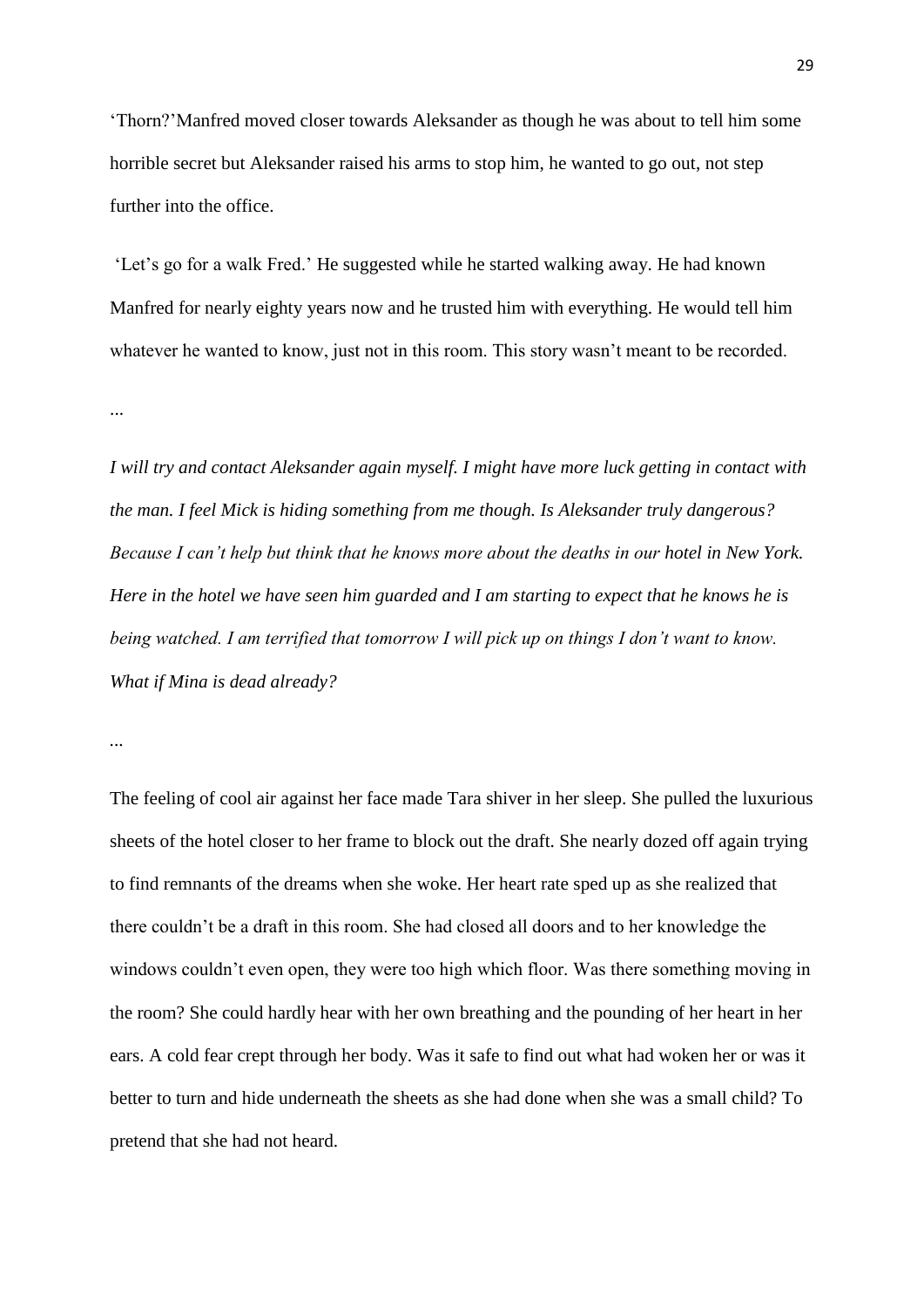‗Who's there?' she tried to sound as brave as she could as she sat up slowly.

At first she saw nothing, but then a shadow in the corner of the room moved slowly closer to her.

‗I believe introductions are unnecessary' the voice was heavy, held a foreign accent Tara couldn't place but was clear to understand. She knew instantly that this man was Aleksander Halapuu.

‗What do you want?' Tara found herself gripping the sheets close to her body as she watched the shadow move closer again. Her eyes left him for a moment to glance at the light underneath the door too far away. Out there was the hallway, two doors down Mick was sound asleep. She wanted to call out for help but if this was who she feared it was then it would not matter anyway. He would be gone before they ever woke. Leaving her dead in her sheets.

‗Give up. Round up your buddies and leave the hotel, the state, the country… never pursue me or mine again' his voice sounded steady, unemotional and cold.

‗She is just a girl..she has a family who need her back' Tara tried, sleep was still heavy in her voice. The moment of silence that followed showed Tara that perhaps the man wasn't made of stone. He tried too hard.

‗She is dead' the answer took Tara off guard, where had that care gone she thought she'd heard seconds ago?

‗I saw her yesterday,' she said hesitantly. Witnesses had seen her.

‗That was not her. She is dead to the world, as she should be. She must be dead to you too. I suggest you grab your bags in the morning, or you might follow her.' She realized now that he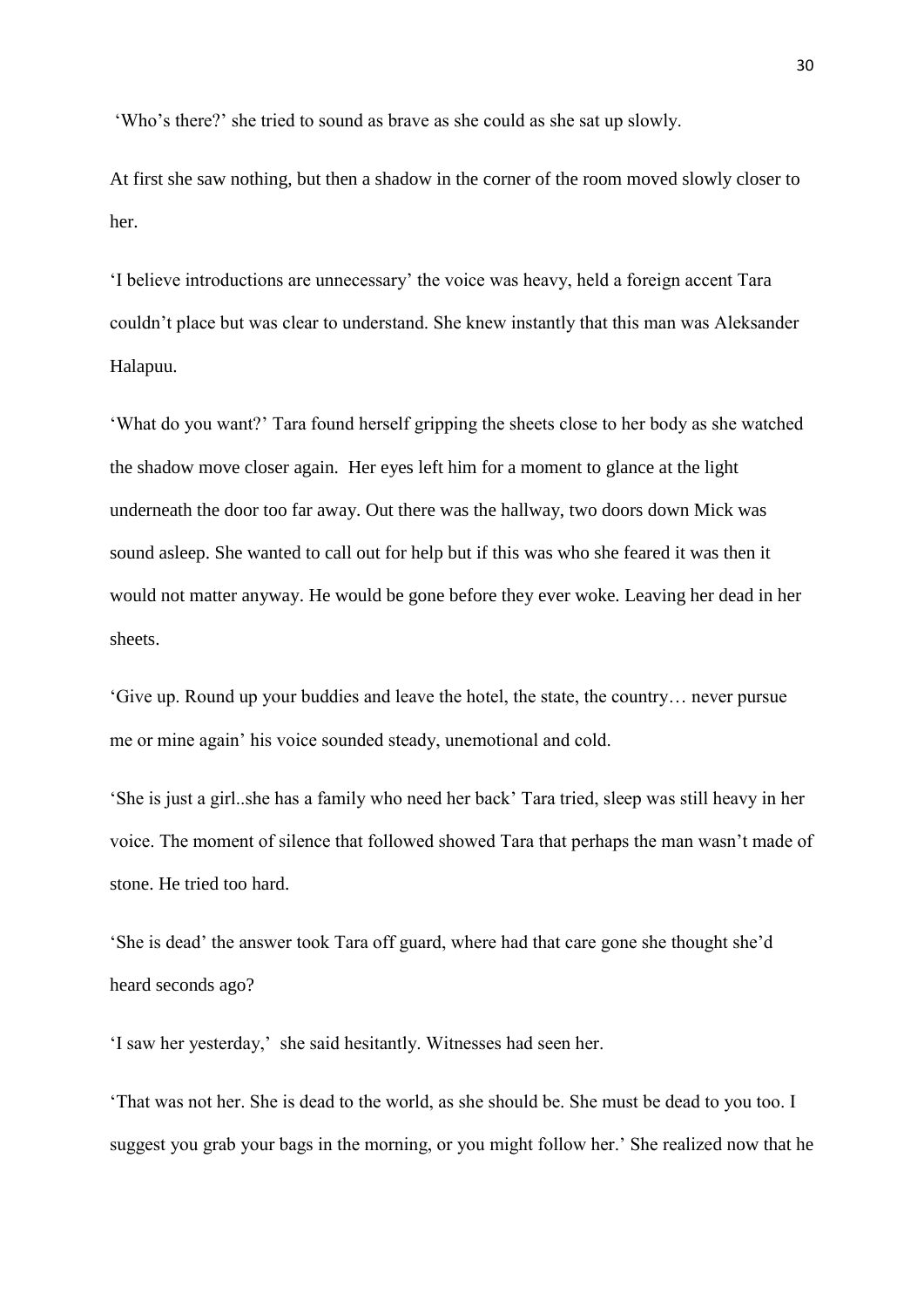had been crouching, because he got up and blocked what little light came through the curtains. Just when her eyes had started to adjust to the near darkness. She moved back on the bed, further away from him.

‗Did you not learn in New York?' his words brought the images of the three dead man fresh to her mind. She remembered the gashes, the sheer amount of blood, the stench. She cringed. He had killed the three men Mick had found. Her gaze fell on the door again and she decided to try and make a run for it. Before she could even tense a muscle, however, he had moved towards her and grabbed her arm to stop her escape. When her eyes met his he seemed puzzled. But the emotion was gone as soon as she recognised it.

‗You killed them' she said in a shaky voice. ‗And you killed her' she guessed. It would explain why she couldn't sense the girl or find her at all.

‗I did not!' he seemed repulsed by the mere idea. Angry that she would think so even when he had suggested so himself only seconds ago.

Tara tried to free her arm as she screamed for him to let go. He had lured a girl to this place, kidnapped her, was probably keeping her here against her will and he spoke of killing so easily that it should frighten her. She had chased evil before. Lead the police to rapists and murderers and they had affected her mind in much a worse way then Aleksander had. They had drawn her into fits of despair and anger. They had made her feel violent and evil and it had taken her a lot of effort to be drawn in by these feelings and act on them. She sensed that Alexander was not evil, yet here he was threatening her very seriously.

She pulled at her wrist again, yelled at him and hoped someone would hear her. He seemed only now to realize that he was holding her.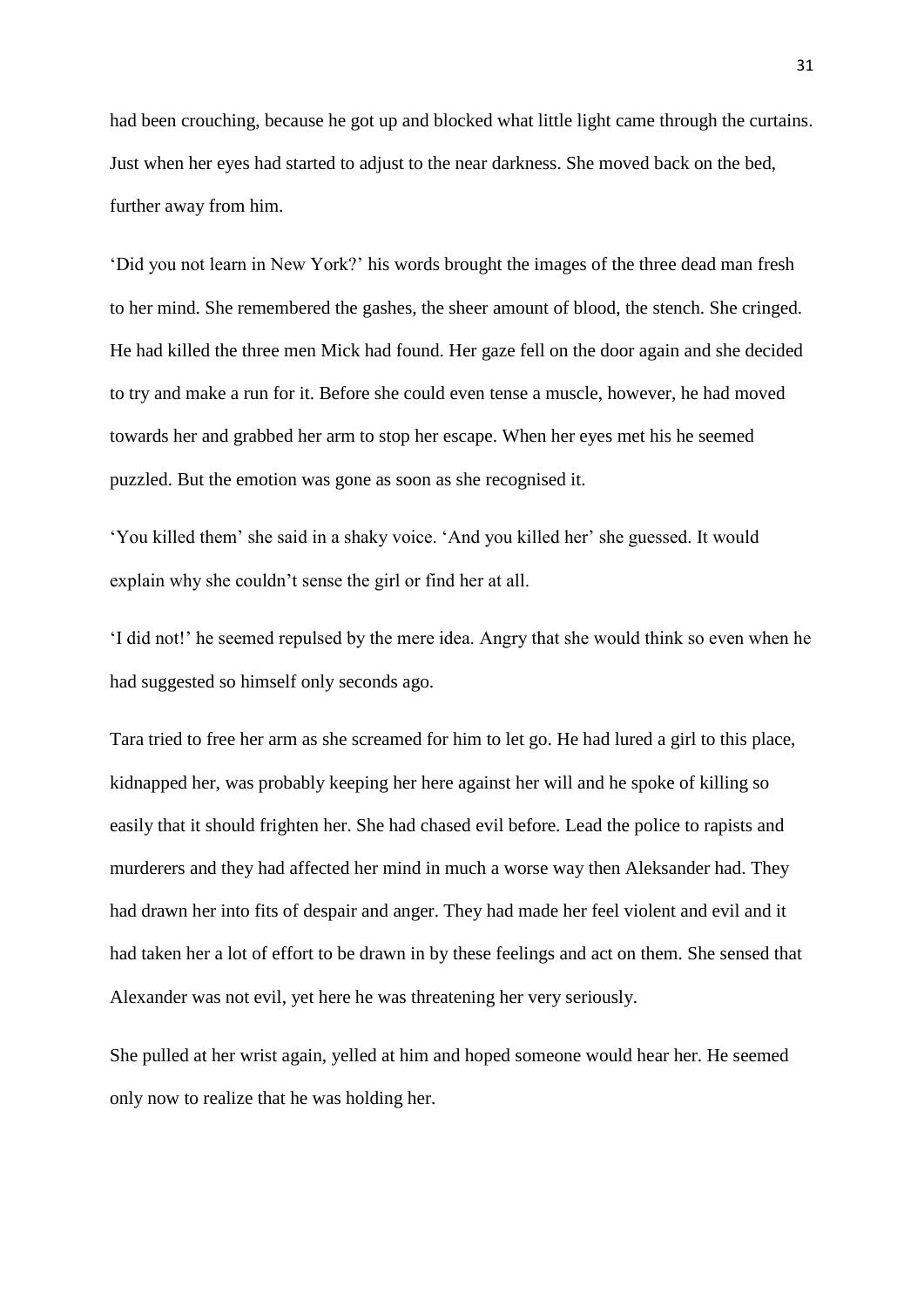He let go without a word and stepped away from the bed, watching her with an unsettling calm.

‗I am not playing games Tara' it surprised her that he knew her name. She rubbed the pain from her wrist and watched him, her fear clear in her eyes.

‗I would rather not act on my threat, but I will do anything to protect Mina' he added after an unnerving pause.

‗Protect her from what?' Tara interrupted him. She sensed that whatever was bothering him lay deeper than her search for Mina. He truly feared for the girl's life.

He did not answer her. 'Stop contacting me. Leave' he repeated instead as he stepped back. ‗And take the others with you. Warn them that I will find them if they do not leave us alone'

Tara had no idea what he was talking about. But she nodded instantly, wishing that he would leave. To her relief he did just that. He left her alone on her bed staring at the door that slammed closed behind him fearing he would change his mind and come back to slaughter her as he had the others.

…

*I am done! Mick left me his gun. As soon as he is back we will leave. Aleksander broke into my room and threatened me. I called Mick as soon as I could. Mick has told me everything kept from me. Thorn's suspicions about Aleksander being a vampire are ridiculous. He is dangerous and I agree the evidence is odd. The prostitute's story is strange. But there could be so many other explanations for it. I should have never come here in the first place. You don't care about Mina, you're after a monster that does not exist.*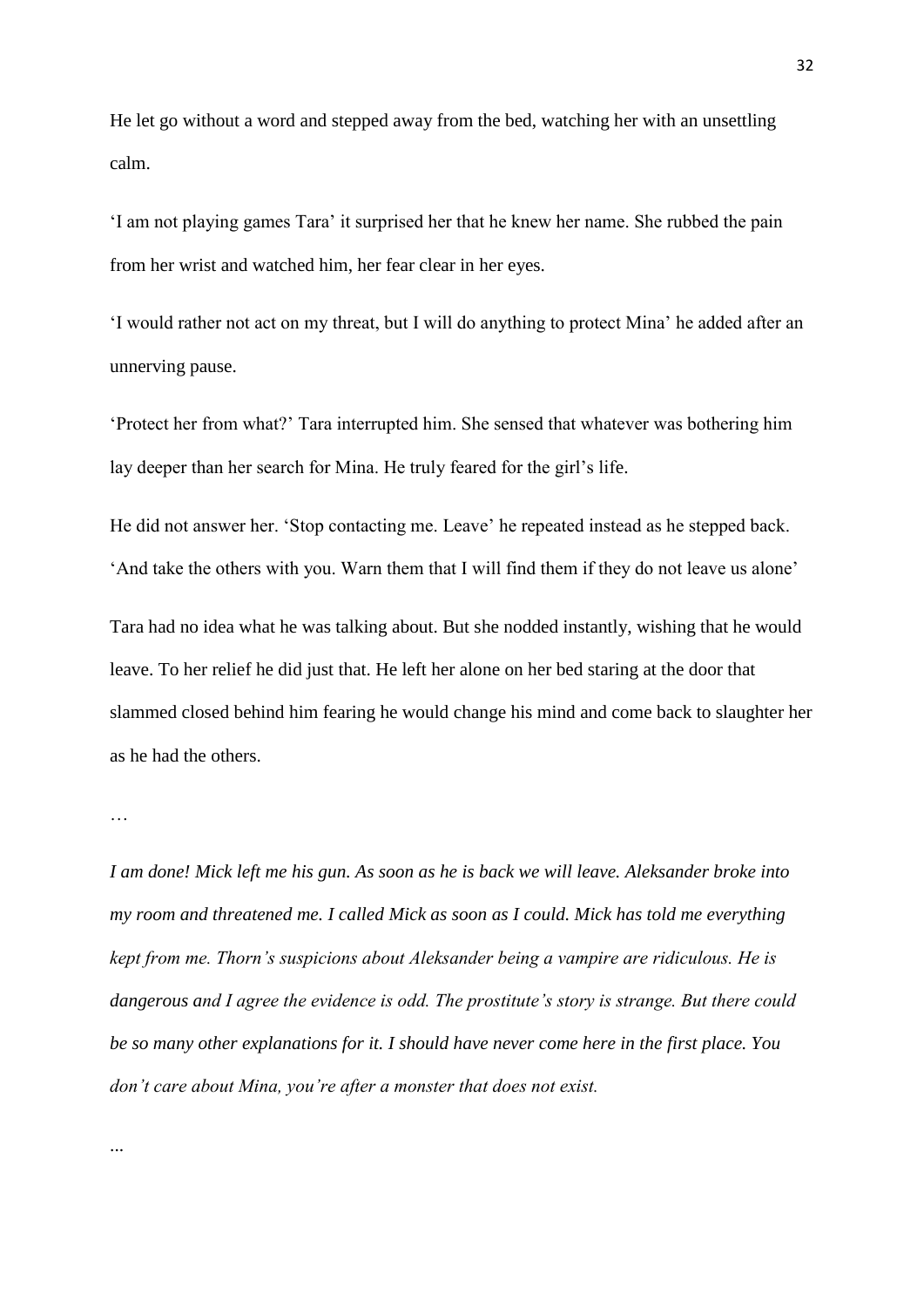Tara stood outside Mick's room waiting for him to answer her knock. The door was locked from the inside and the key he had given her didn't work.

‗Mick?' she knocked again and stepped back to wait. Maybe he had fallen asleep after the long night they'd had. He had told her everything he knew about Thorn and everything Thorn knew about Aleksander. They had convinced Mick that Aleksander was a vampire, a creature of the night that fed on other people's blood. A murderer that had lived for centuries and one they had been tracking for the last two decades. Tara had no problem believing Aleksander was dangerous and her own experience with the supernatural had set her mind wide open to all other things that could be out there. But vampires? She didn't believe they existed outside of films. Images of Rutger Hauer as Dracula surrounded by equally pale bloodsucking females passed her mind whenever she thought of them. She thought the very idea of living forever horrid and didn't understand some people's fascination with the immortal creatures. Mick had sounded intrigued and frightened by the idea that Aleksander might be the real deal. Thorn had convinced him that if they could get Aleksander back to their facility they might find out what makes him different from humans. Their research has led them believe that whatever gives him his vampiric immortality might be harvested or recreated. Tara had stared at her friend wide-eyed as she listened to his story. He had known all along that Mina was lured away by Aleksander. He had lied to Tara and he had clearly lost his mind.

Mick still hadn't opened the door. Tara picked her phone from her pocket and rang his number. The tune that emanated from behind the door suggested that Mick had not left the room , or he had forgotten his phone**.** But Mick seemed attached to his phone. No answer. Tara started to worry. She would have to go back to her room and wait for Mick to find her there again. But their flight was leaving in a few hours and even though the drive to McCarran International Airport would only take about 15 minutes, checking in and going through security would take them at least an hour and a half because their flight was international.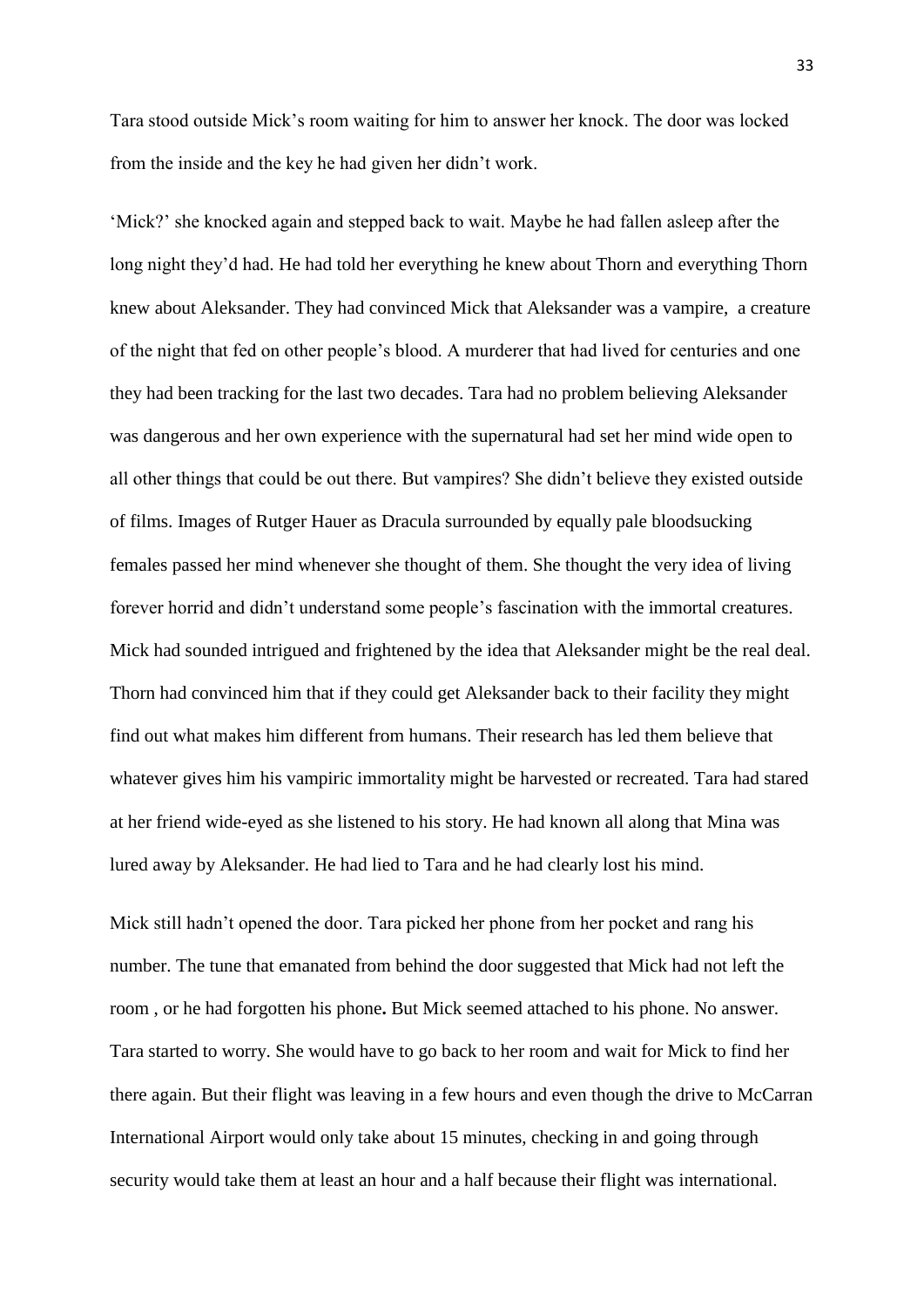Tara's stomach knotted as she walked back to her room. Why didn't Mick answer his phone?

...

Tara moves slowly through the hallway. Each step echoes against the stone walls with such thunder that she hesitates to move on. She doesn't know where she is, or how she got here. Moments ago she had been..where had she been? She can't remember. The hall is enormous and especially dark. That she can see at all is a miracle she can's explain. To her left are green curtains, drawn closed. The chandelier above her is not lit and somehow she knows that she will not find a light switch to change that.

She needs to find out if she's alone. But she doesn't dare call for an answer. She feel unsafe. She crouches down and takes off her shoes, she abandons the heels to the side quietly as she moves on bare foot. It feels better not to make a sound. Outside she can hear the rain hit unseen windows, but inside she hardly hears anything but her own breathing.

On both sides of the hall the walls are covered with portraits of staring people. They look stern, dignified, but unemotional. Whoever painted them had used only dark colours and had managed to make all of them look scary. When she stops to stare at one of them the female seems to stare right into her soul. She shivers when she realises the woman looks an awful lot like Mina. When she moves further she realises they all possess that same familiarity. It is strange and it unnerves her. She wants to leave the hall as soon as possible.

With her heart stuck in her throat Tara steps up to a wide wooden door. Her hand moves to the doorknob but when she touches it she hesitates to open it. She presses the side of her face against the door in an attempt to hear whatever is behind it. But it's useless, she can't hear a thing.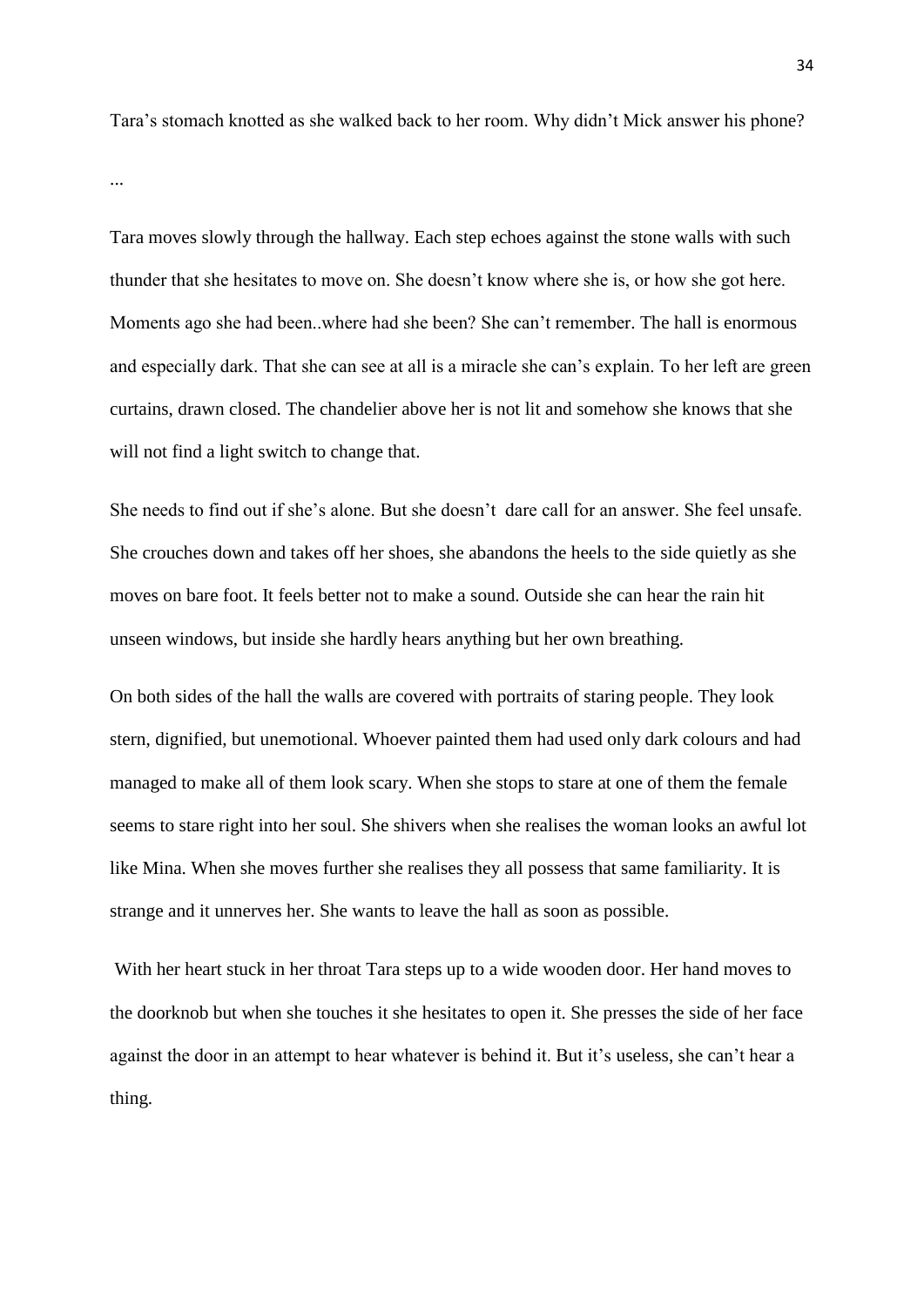Slowly she turns the knob and opens the door. It opens to a sitting room she recognizes. Though she doesn't know where from. The decoration and furniture are old fashioned. She doesn't recognize the organic style but it's the same as she has seen in the hall. Again the room is large, it fits the hallway that has led to it. This is not just a house. This is something larger, older.

She jumps when she hears a door slam in the hallway. Her eyes turn on the door immediately as she steps backwards into the room. She suppresses the urge to hide or run. She needs to know where she is and who is with her. She shivers in the sudden draft. Somewhere another door has opened.

‗Hello..?' her voice shakes as she tries to control it.

‗Who's there?' She hears footsteps. She can't ignore the sound. But who would this person be? And would he be helpful or dangerous? Her gaze falls on a silver vase on a table beside her. She grabs it without giving it a second thought and she holds it above her head. She will not hesitate to defend herself if need be.

‗Hello?' a heavy voice surprises her in answer.

## Tara nearly drops the vase.

‗Tara?' the male voice is a lot closer than she has anticipated. The vase slips from her hands to the stone floor despite her effort and she closes her eyes, too afraid of the result of her clumsiness.

There is no sound. When she opens her eyes she finds herself staring at a white linen shirt, worn by an man she recognizes immediately. She takes two steps back automatically, putting more distance between her and Alexander and to be able to look up at him and actually see his face.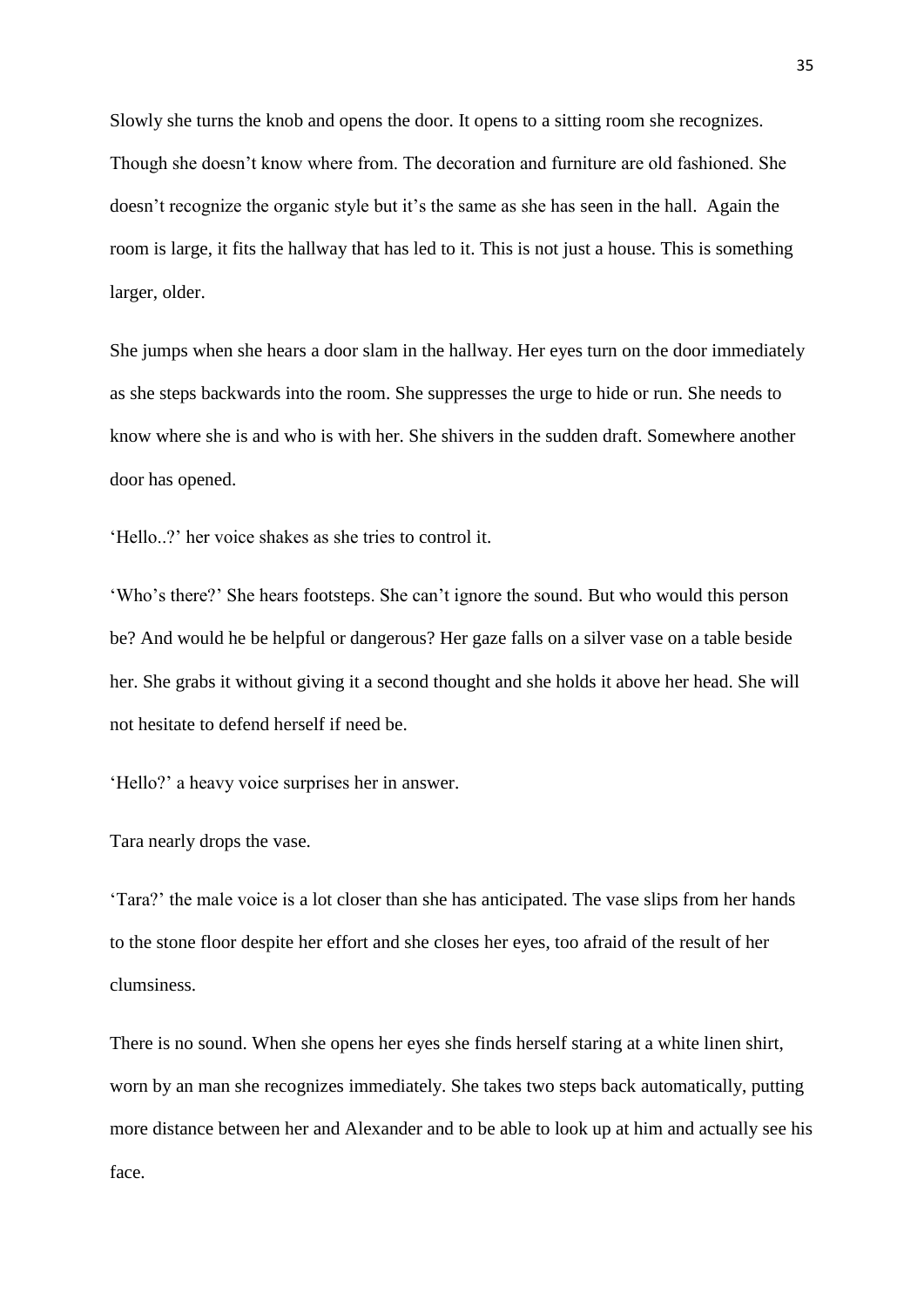His eyes are dark and shine with anger. His lips are pressed into a thin line and it seems that he is waiting for her explanation with impatience.

‗Tara..' she confirms dumbstruck.

‗What is going on? Did you take me here? How? Where are we?'

The expression on his face turns from anger to comprehension and then to confusion.

‗You're still following me.' he states. ‗ I thought I told you to give up. What do you think to achieve?'

The question confuses Tara. 'What do you mean? Tell me where we are.'

His expression softens and he seems to realise that she has no idea what he is talking about.

‗We spoke like this before.' He explains. ‗And you broke through quite a few barriers doing so.' He sounds impressed even if Tara still doesn't understand.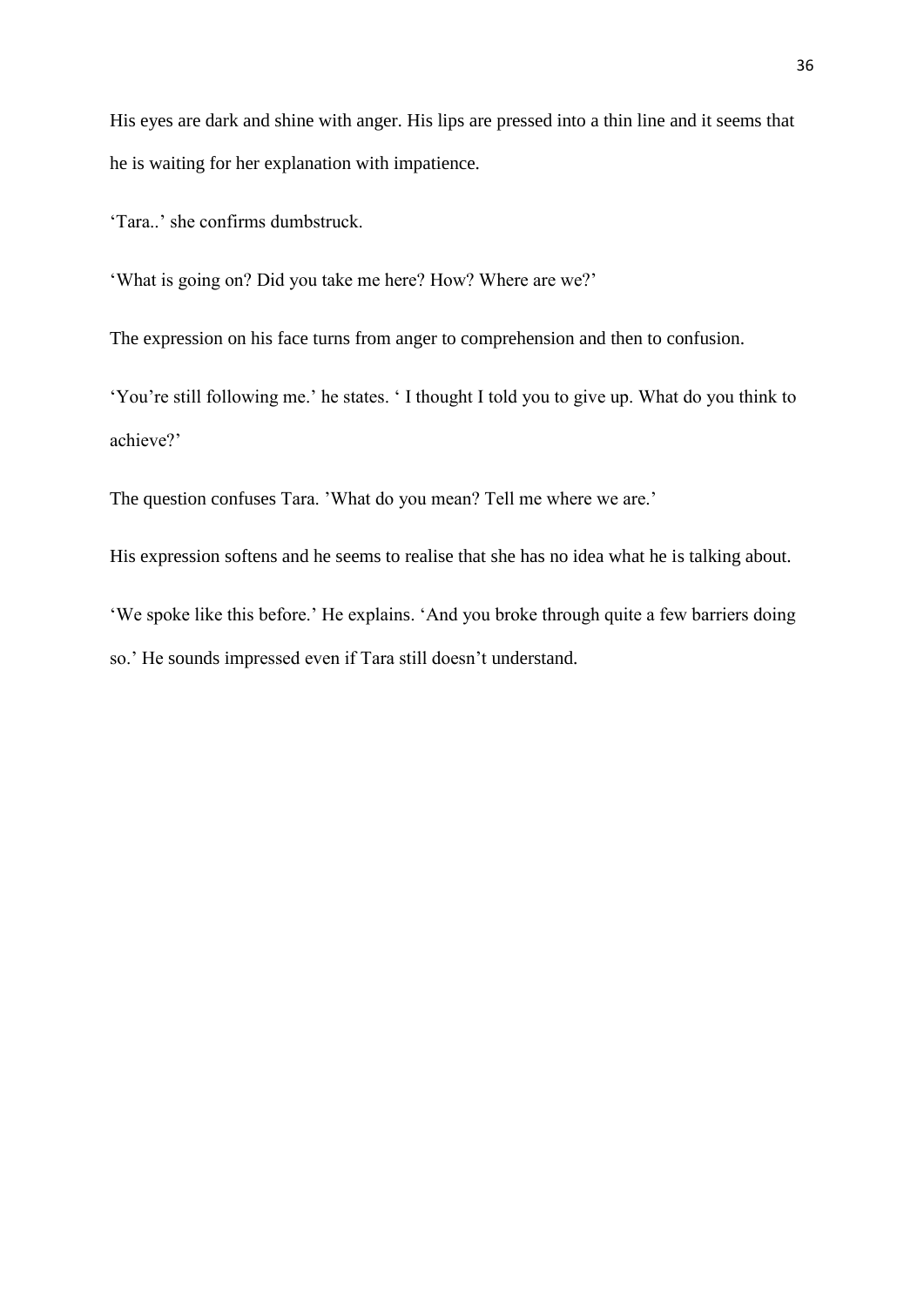#### **Analysis**

# **The House of Cards as a start to a Gothic novel**

*The House of Cards* takes off in Las Vegas, where Tara is attempting feverishly to get into psychic contact with Mina, the person she is hired to find. Though Mina might be just a teenager who ran away, Tara and her employers have reason to believe that she is brought to Las Vegas by a stranger named Aleksander Hallapuu and that he has done this against Mina's will, making her a perfect Gothic victim. Tara despairs that she cannot find Mina as easily as she likes but her findings initially keep her from giving up. Her psychic ability never gets her in contact with the person she intends, but instead she is pulled into an other-worldly dreamlike plane where she comes across Aleksander again. Aleksander tries to block her from contacting him again and threatens her in real life, trying to scare her away from the case. Tara, though attempting to be a heroine, isn't all that brave and is ready to give up on Mina after Aleksander's physical threat. Especially after she discovers that Mick, her partner in this quest, and her friend, keeps important information from her. Information her employer Thorn has failed to share with her as well. Even though Mick has lied to her, her disappointment does not turn into distrust. She and Mick decide to leave Las Vegas, Mina, and Aleksander and they decide to go back to Europe. However, before they leave Tara discovers that something awful has happened to Mick. In this part of the story Tara does not get to leave.

Even though Las Vegas initially doesn't summon images of gothic darkness, the setting is chosen purposely to create a certain distance as discussed in the essay before. Gothic stories were said to be distant to create a certain amount of estrangement. Even as travelling towards exotic and distant locations has become easier in this age compared to Walpole's time not every intended reader has been to Las Vegas.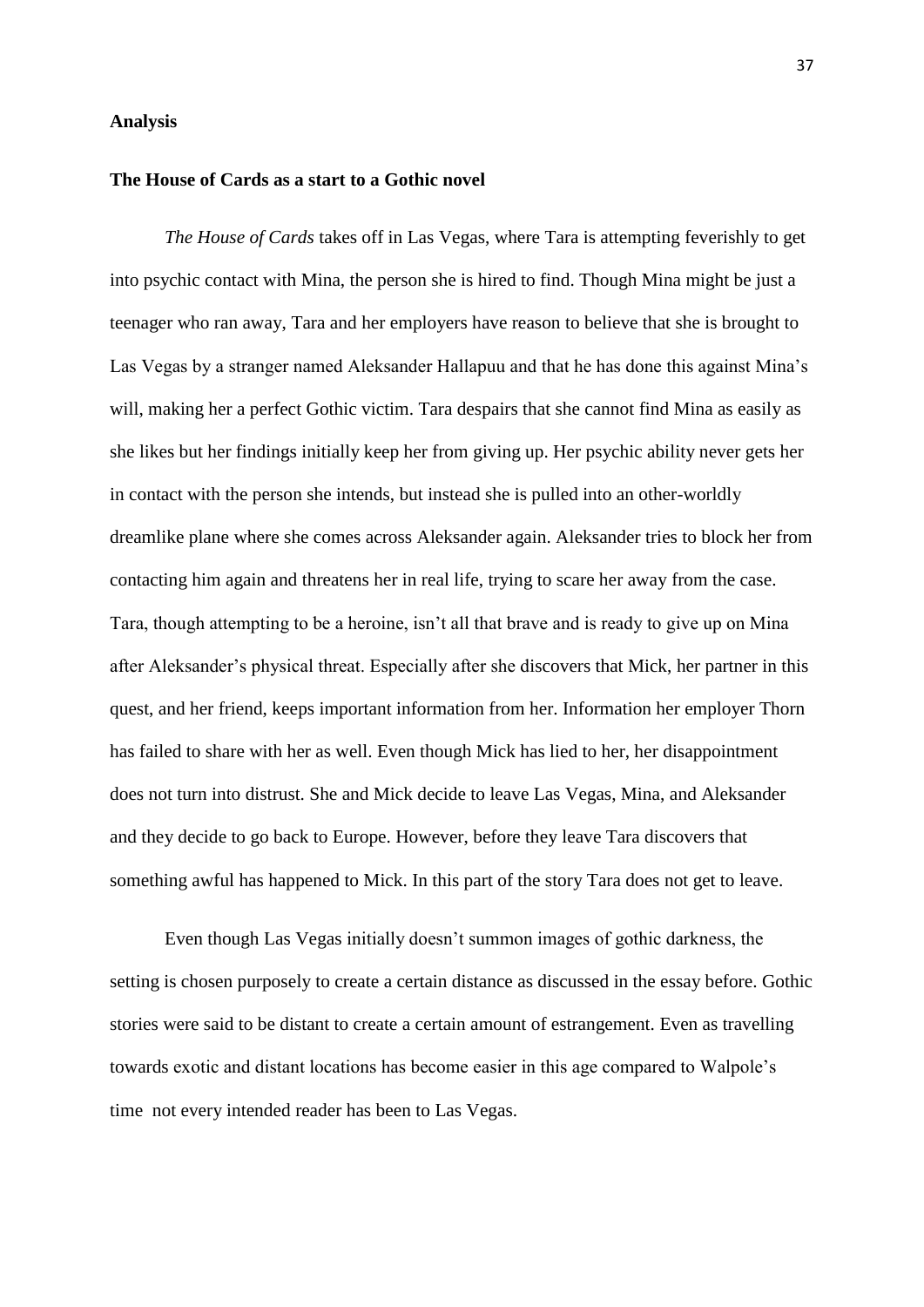Las Vegas revolves around the industry of illusion, entertainment and gambling. The Strip lies in a desert valley that traps the smog on hot summer days. The entire city is artificial, it gets its water and architecture from places far away. The hotels on the Strip itself are all but mere illusions of their originals across the world. The Luxor hotel, in which Tara books a room, is an Egyptian pyramid and Egyptian themed throughout. Nevada itself is as exotic as Italy or France must have been to Walpole's contemporary readers.

To further increase a gothic distance between the story and its readers, *The house of Cards* includes multiple motives, themes and styles used in earlier gothic novels. The story is fragmented, cut into different scenes with different protagonists and includes unanswered emails and unexplained dreams. Though most gothic stories considered in the essay before are written in first person perspective *The house of Cards*' main text is written in third person. Only the emails (written in Italics to set them apart from the main text) show Tara's personal voice as she tries to get in contact with the people that hired her. The emails and dreams interrupt the gothic story to give it its irrational and broken form (Grove). It is the start of a potential conflict in reality.

The choice of email correspondence rather than letters was made to modernise the story and an attempt to keep the main character, while on her journey, in contact with the people she left behind. Elizabeth Kostova used the same technique in *The Historian*. Even though Tara's emails are a lot shorter and to the point, the idea is the same. Tara never receives an answer to her emails in an attempt to make the reader wonder about the recipient of these messages.

―When an author draws attention to an omission from a tale of male adventure (either historical or romantic) he or she often draws attention to those voices that have been repressed or silenced by the writer of these precursory literary forms."(Grove). The same can be said for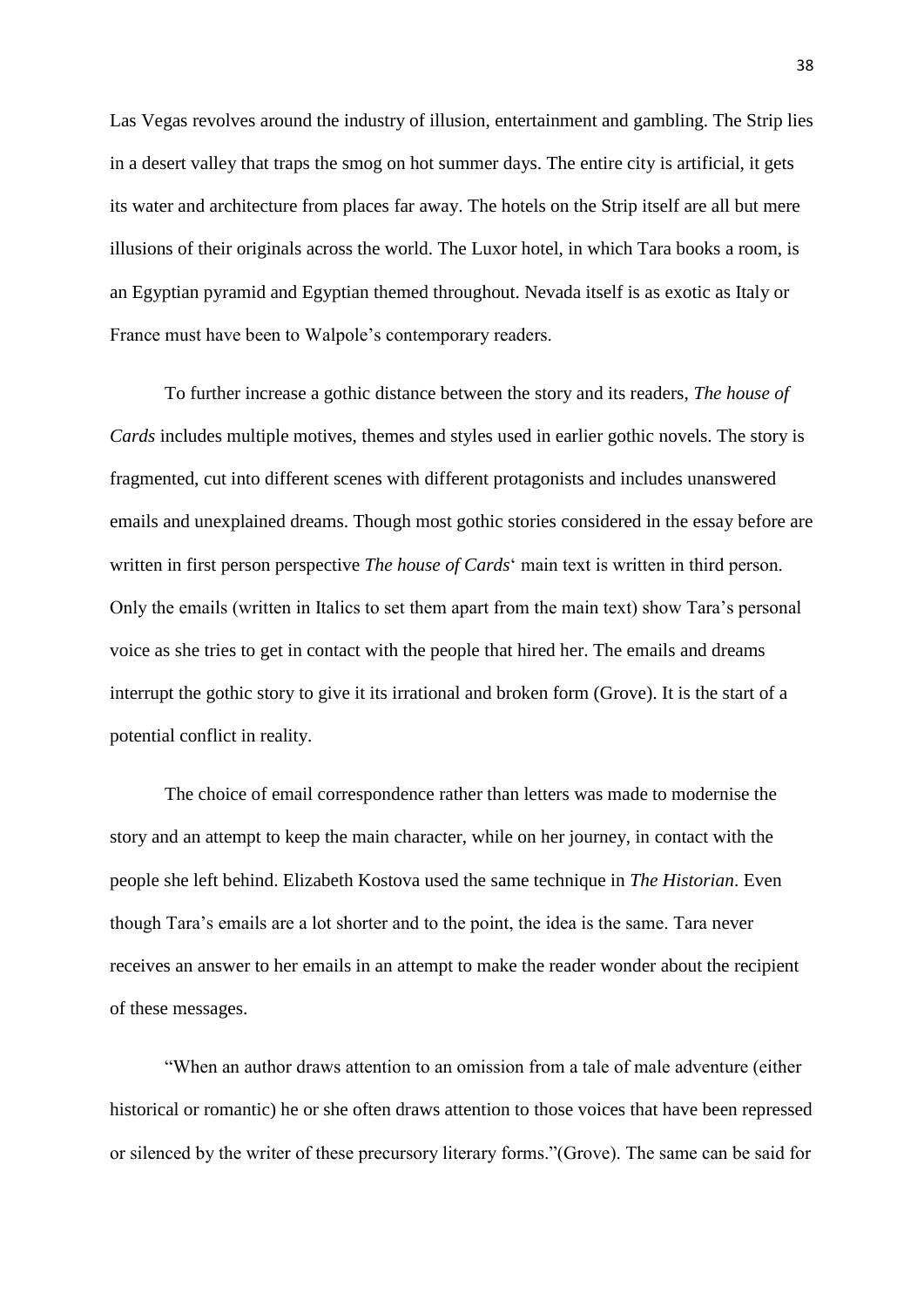this story. The reader never learns why Thorn does not respond to Tara's emails but is guided to understanding because of the information Mick eventually provides Tara with.

The reader also doesn't learn why Aleksander has taken Mina or what has happened to Mike, who had seemed like such a good person in Tara's opinion. In his conversation with Tara Aleksander himself suggests different reasons. First he claims to have killed Mina, then he promises to protect her no matter what. He provides Tara and the reader with little understanding as to why he has killed the men in New York and in this part of the story even Mike's disappearance remains mystery.

Like other gothic texts *The House of Cards* interrogates a set of boundaries. It doesn't break with all boundaries considered in the essay above but it does test a few of them. The story's characters cross visible and invisible borders set out for them. They travel the world from Europe to the United States of America. From New York to Nevada in pursuit of each other. Tara breaks more abstract boundaries when her psychic ability takes her into a dreamlike world which takes her a lot closer to Aleksander than she intended to. The reader might notice this because of the shift from past to present tense in the text. Time and setting are broken when she finds herself inside an old castle-like building inside of Aleksander's dreams instead of the Las Vegas hotel. After discovering this has happened Aleksander confronts Tara about this and tells her to leave. But even after he threatens her Tara's uncontrolled thoughts at night seek out that which she is looking for during the day.

Aleksander seems to live by different rules and ethics than Tara or our contemporary society. Though he is not a vampire, as Thorn and Mike seem to believe, he does seem to possess a longer life than humanly possible. At this point in the story it is not clear whether he is immortal or inhuman but it does become clear that something supernatural is occurring. Something supernatural and perhaps something evil. Aleksander has killed and so far doesn't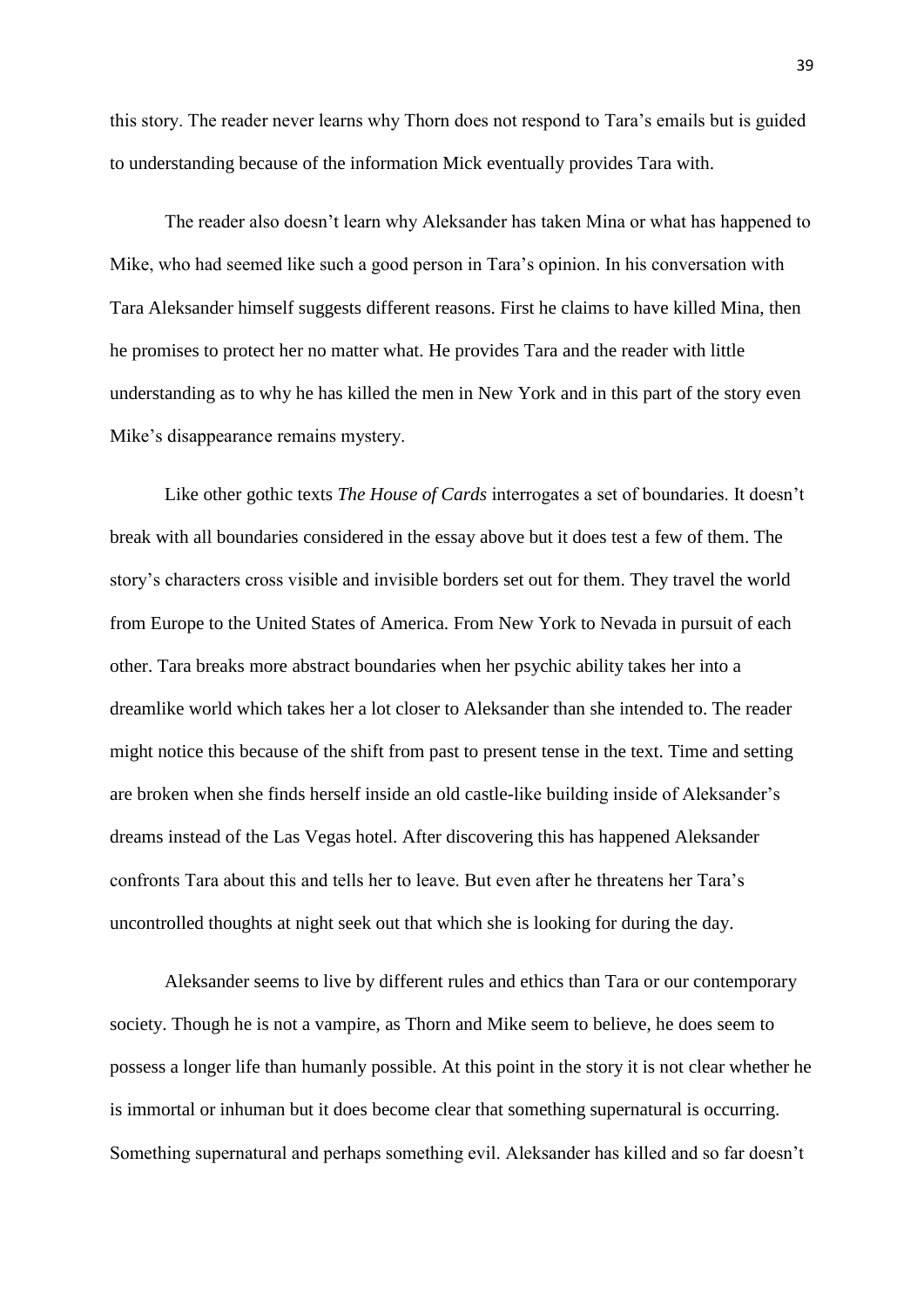seem to regret the action. Ethically he seems to live outside the normal, human, set boundaries. Scientifically the story explores the borders of what is possible. Even with today's increasing interest in the supernatural (there is an obvious increase on the subject in books, tvseries and shows like *Het zesde zintuig*) it is still not clear whether psychic abilities exist and if they do it's even more obscure to what extent.

The supernatural in *the House of Cards* consists of Tara who uses her supernatural gift to find missing people and of the character Aleksander, who is believed to be non-human and is considered to be a vampire. Tara's active power seems to be that she can concentrate on a photo to find the person on it. Even as the reader is told that she has helped the police with this power in the past it is not shown how.

Superstition does not have a large role in this story. Even as Mick is convinced that Aleksander is a vampire who has lived for over a few hundred years the story has yet to show why its readers might believe his (and Thorn's) theory. Mick never discusses any of the vampire folklore with Tara and thus never gives a clear view on what he believes or what his religious views might be. This might not seem relevant to this story at all but has been so to many gothic novels before. The story so far seems only to worry about what is ethically wrong or right and does not concern with religious motives.

Supernatural events in Gothic novels usually take place in the darkness of night. Las Vegas might not seem the perfect setting for such a story because it is a warm and sunny city, but the main part of the story takes place at night and is set inside the complicated mazes of the intertwined hotels and casinos. A popular place for tourists which can be intimidating and disorientating as well. Tara doesn't seem to like Las Vegas at all. She feels uncomfortable in her hotel room and gets lost when trying to find her way in the casino's, during the day.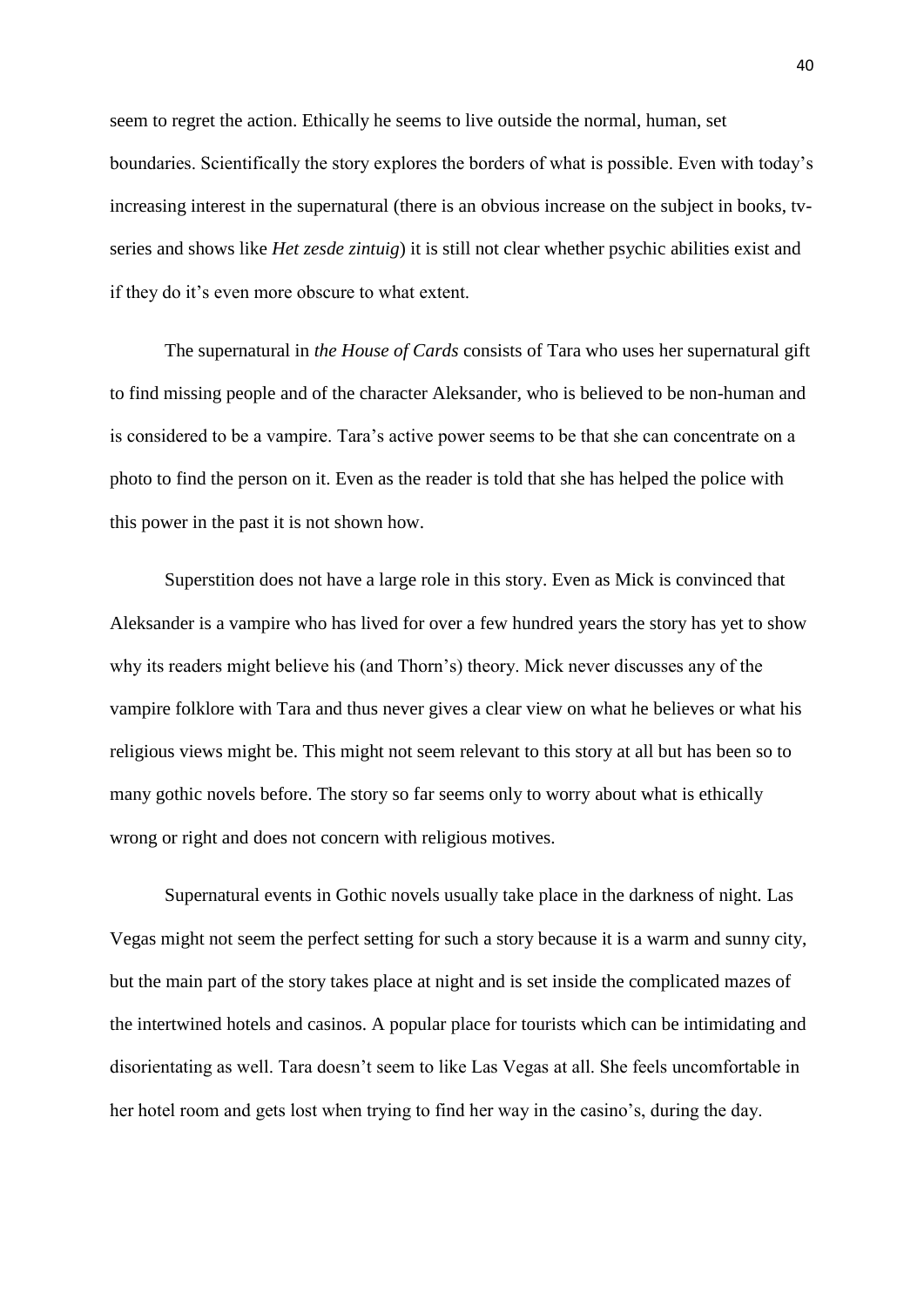At night the disorientation continues when her dreams take her somewhere else. During the day she has Mick to discuss her findings with but at night she is alone. In her sleep she wanders the castle halls on her own, looking for someone yet fearing to find someone at the same time.

The characters in The House of Cards are all chosen with a purpose. Tara, the heroine of the story, is not considered a victim at the start of the story. In fact, she and her friend Mick are hired to find and rescue the actual victim of the story, Mina. However, when Aleksander discovers Tara and Mick's agenda, Tara is pulled into the role of victim. Aleksander finds her when she is alone and threatens to kill her. Tara's first responds is to give up, to flee. Not very heroic after all. It is only because she has no choice that she stays in the hotel.

Mina was a character in Bram Stokers Dracula. Three times Mina was visited and bitten by Dracula and he even fed his blood to her, damning her to become a vampire when she dies. In Stoker's novel *Dracula* is killed and the curse is lifted before it could do Mina any harm. In *the House of Cards* it seems that Mina isn't harmed (yet) either. Mina and her assumed abduction remain a mystery in the house of cards. Her name was chosen because of its literary history in the gothic *Dracula* to give the impression that she is the victim of this story as well but the reader never meets her.

Though both forces of good and of evil are represented in The House of Cards it is not quite clear which characters belong to which. Gothic characters are often not what they seem at first glance. Aleksander is assumed to be the evil force of the story because he has brought Mina to Las Vegas, presuming, against her will and because he threatens Tara. However, in his point of view the reader learns that, in turn, there are others that mean him harm. Tara becomes fascinated by Aleksander but is also very frightened by him. Aleksander is a character inspired by later gothic novels like those written by Anne Rice. Even though his